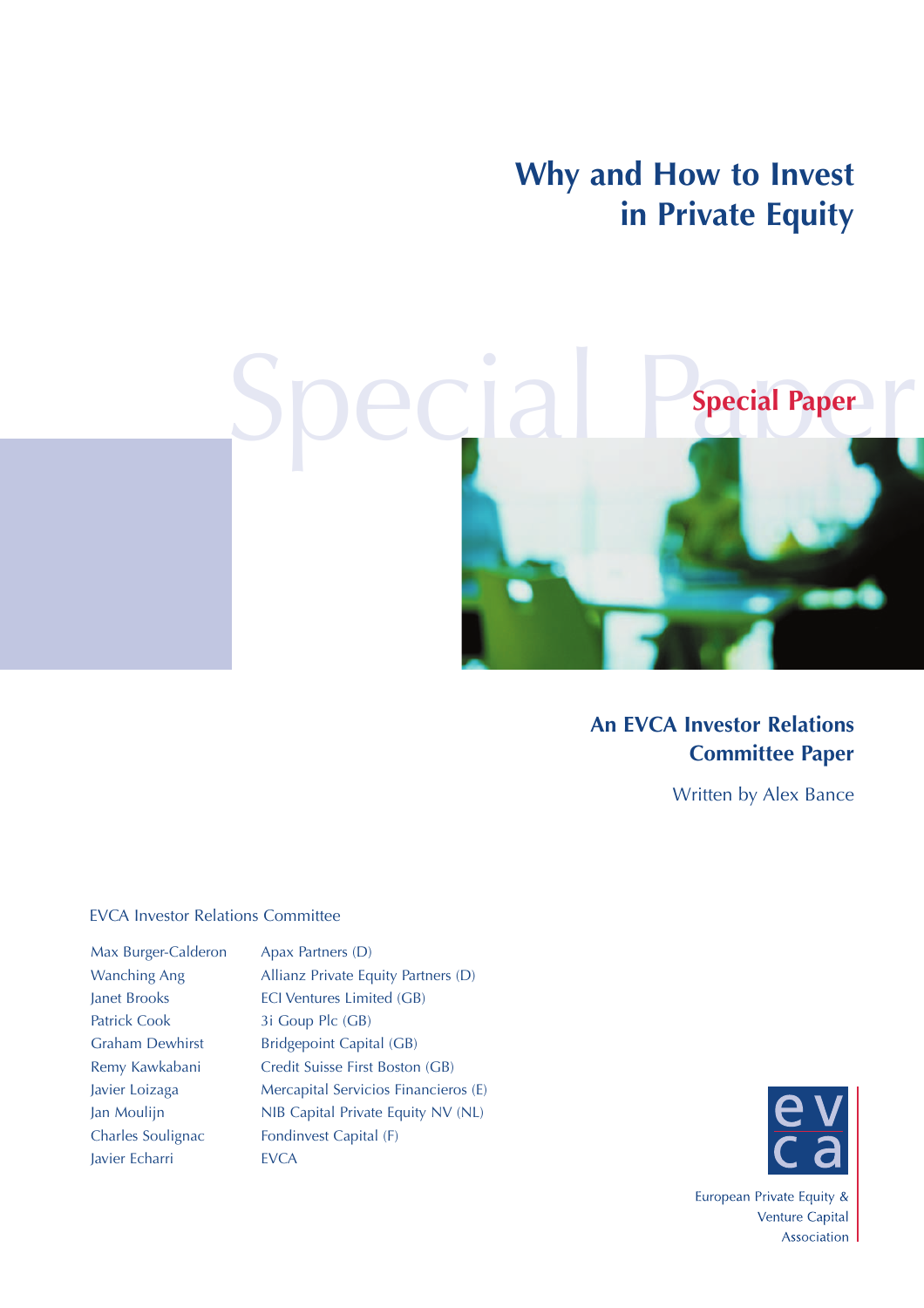#### **About EVCA...**

The European Private Equity and Venture Capital Association (EVCA) exists to represent the European private equity sector. With over 950 members throughout Europe, EVCA's many roles include providing information services for members, creating networking opportunities, representing the industry in public affairs and working to promote the asset class both within Europe and throughout the world. EVCA's activities cover the whole range of private equity, from seed and start-up to development capital, buyouts and buyins, and the flotation of private equity-backed companies.

#### **An EVCA Investor Relations Committee Paper**

Written by Alex Bance Data prepared by Michael Henningsen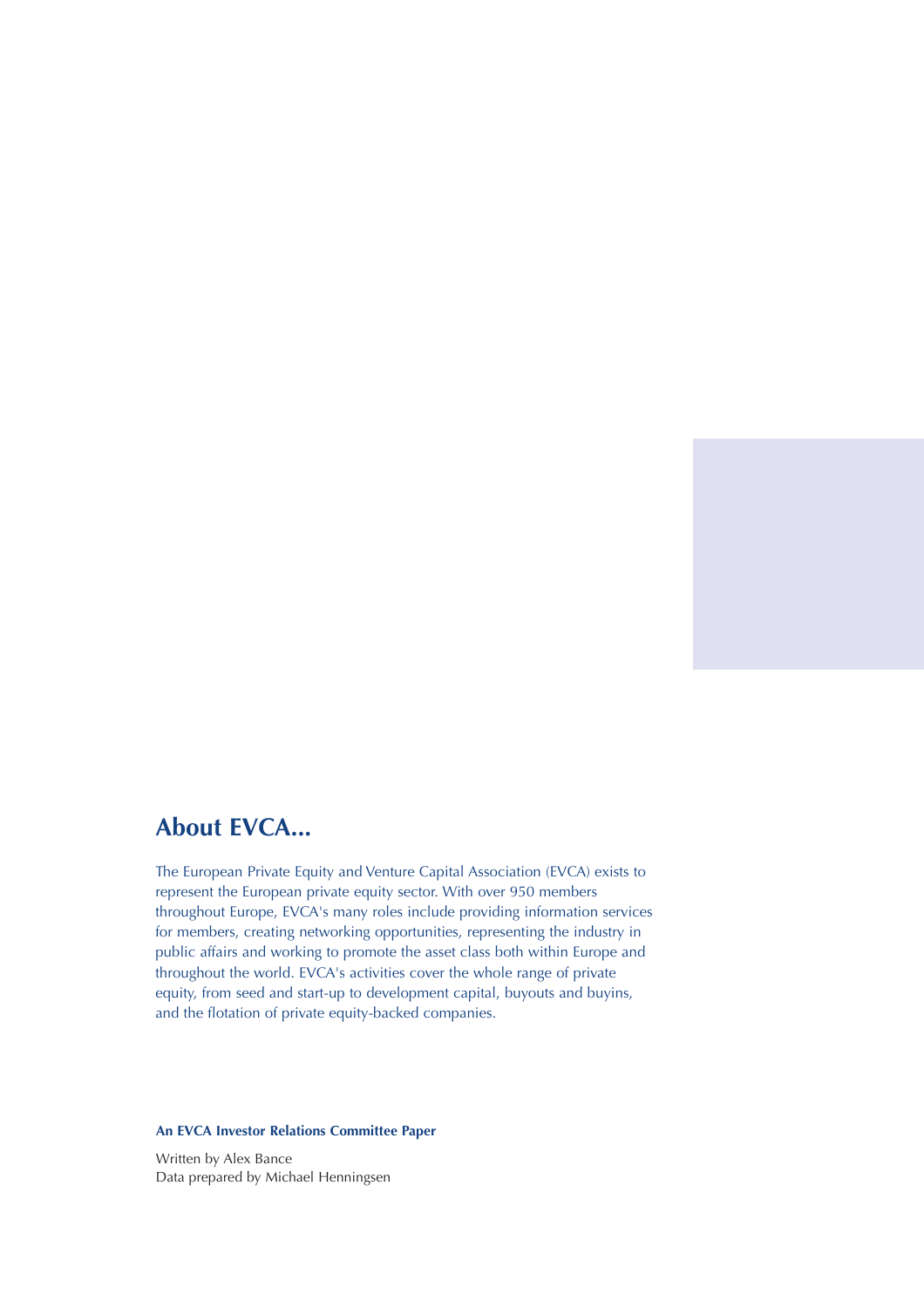## contents

### **Contents**

| Part One   | Introduction and Background to the Asset Class     | Page 2  |
|------------|----------------------------------------------------|---------|
| Part Two   | Why Invest in Private Equity?                      | Page 5  |
| Part Three | Approaches to Portfolio Construction               | Page 8  |
| Part Four  | The Practical Aspects of Investment                | Page 10 |
| Part Five  | Due Diligence                                      | Page 13 |
| Part Six   | Monitoring the Portfolio and Measuring Performance | Page 16 |
|            |                                                    |         |
| Appendix   | Glossary of Terms                                  | Page 18 |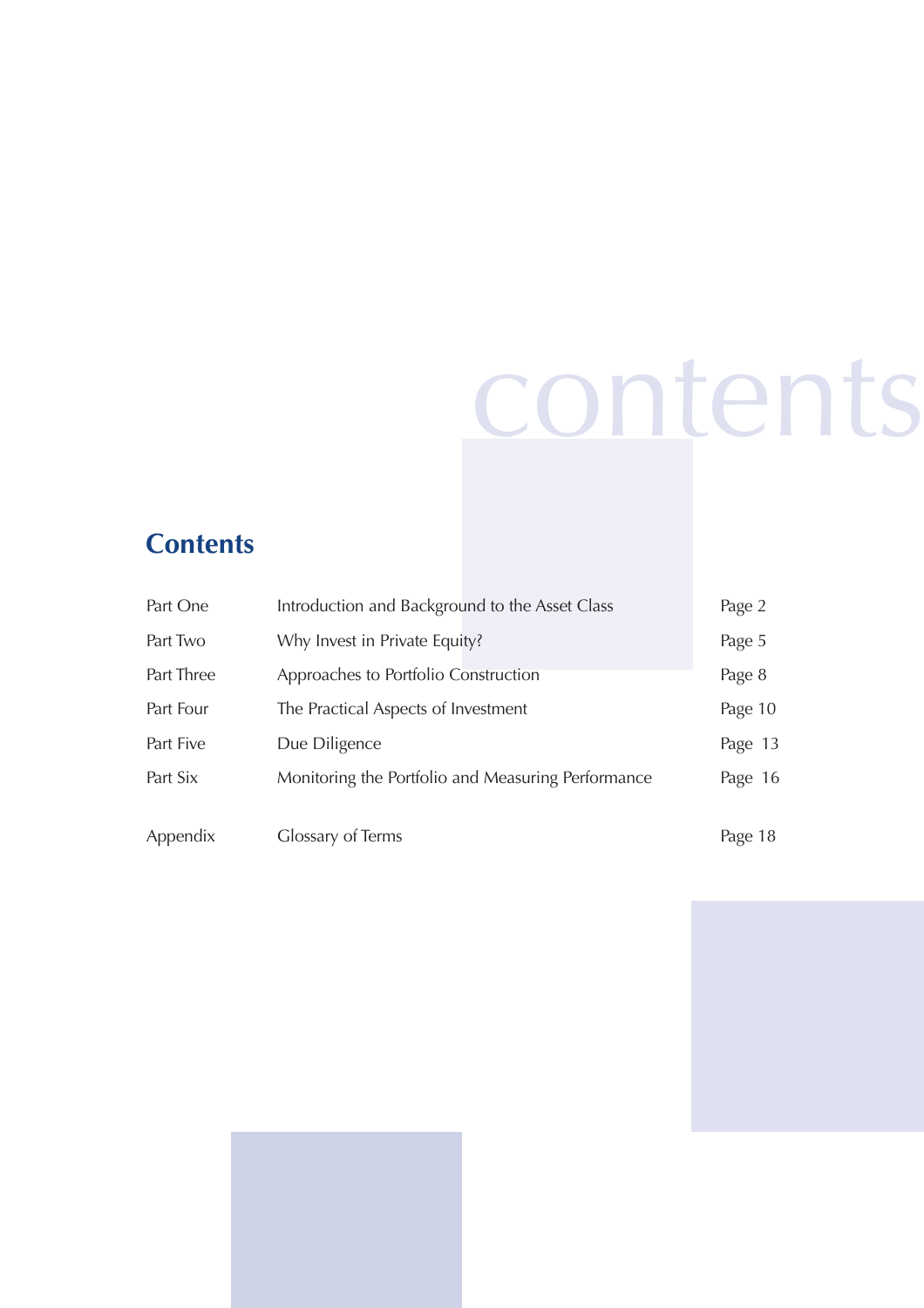### Part One **Introduction and Background to the Asset Class**

#### **1. Introduction**

Private equity has arrived as a major component of the alternative investment universe and is now broadly accepted as an established asset class within many institutional portfolios. In Europe, sums committed to private equity funds have increased dramatically over the last ten years. Consequently, many investors still with little or no existing allocation to private equity are now considering establishing or significantly expanding their private equity programmes.

This document is designed to help such investors consider the characteristics of private equity investment and how best to approach the construction and implementation of a private equity portfolio. Information on private equity, by its nature, is harder to come by than information on the public markets. This can make it challenging to understand the dynamics of the asset class and to determine how best to construct an investment strategy.

It is useful to begin with an overview of the industry. Private equity is often categorised under the umbrella of "alternative investments", comprising a variety of investment techniques, strategies and asset classes that are complimentary to the stock and bond portfolios traditionally used by investors. The chart below shows the main components of the alternative investment space at a broad level.

| Alternative Investments                         |                                                   |                                              |                             |
|-------------------------------------------------|---------------------------------------------------|----------------------------------------------|-----------------------------|
| <b>Private Equity</b>                           | <b>Hedge Funds</b>                                | <b>Real Estate</b>                           | <b>Physical Commodities</b> |
| • Venture Capital<br><b>Buyout</b><br>$\bullet$ | • Long/short<br>$\bullet$ Global Macro            | $\bullet$ Office<br>• Retail                 | <b>Currencies</b>           |
| • Mezzanine Capital<br>• Special Situations     | • Event Driven<br>• Market Neutral<br>• Arbitrage | • Residential<br>$\bullet$ REIT <sub>S</sub> | <b>Interest Rates</b>       |
|                                                 | • Emerging Markets                                |                                              | <b>Natural Resources</b>    |

#### **2. Definition of private equity**

Private equity investing may broadly be defined as "investing in securities through a negotiated process".

The majority of private equity investments are in unquoted companies. Private equity investment is typically a transformational, value-added, active investment strategy. It calls for a specialised skill set which is considered in more detail in Part 5 and which is a key due diligence area for investors' assessment of a manager. The processes of buyout and venture investing call for different application of these skills as they focus on different stages of the life cycle of a company.

Private equity investing is often divided into the broad categories described below. Each has its own subcategories and dynamics and whilst this is simplistic, it provides a useful basis for portfolio construction, which is discussed in Part 3. In this paper, private equity is the universe of all venture and buyout investing, whether such investments are made through funds, funds of funds or secondary investments.



#### Maturity of Company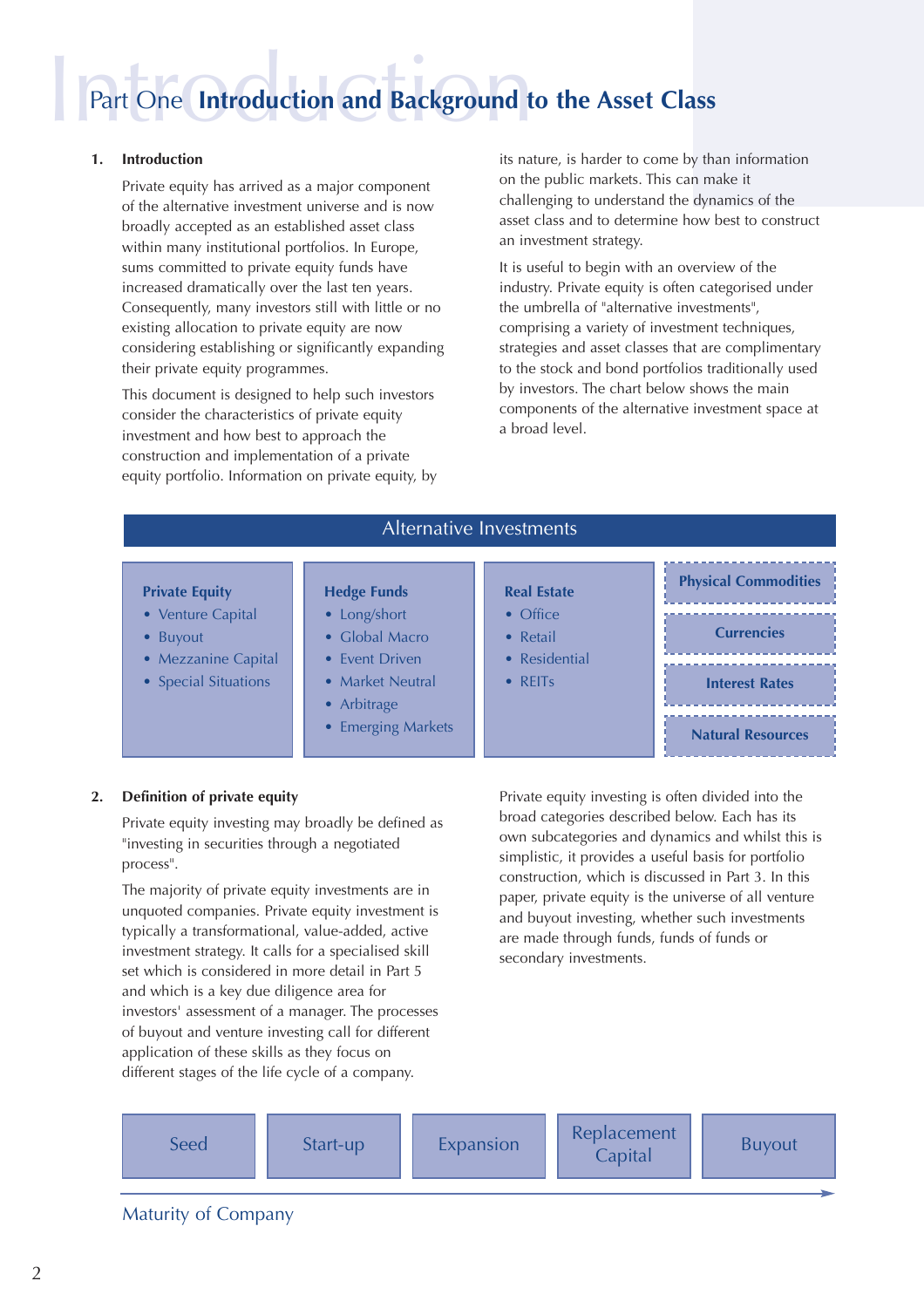### Introduction

#### **Venture Capital**

Described as the "business of building businesses", venture capital is investing in companies that have undeveloped or developing products or revenue. Venture capital has a particular emphasis on entrepreneurial undertakings and less mature businesses.

| Seed stage                 | Financing provided to research, assess and develop an initial concept before a<br>business has reached the start-up phase.                                                                                                                                                                                                      |
|----------------------------|---------------------------------------------------------------------------------------------------------------------------------------------------------------------------------------------------------------------------------------------------------------------------------------------------------------------------------|
| Start-up stage             | Financing for product development and initial marketing. Companies may be in<br>the process of being set up or may have been in business for a short time, but<br>have not sold their products commercially and will not yet be generating a<br>profit.                                                                         |
| <b>Expansion stage</b>     | Financing for growth and expansion of a company which is breaking even or<br>trading profitably. Capital may be used to finance increased production<br>capacity, market or product development, and/or to provide additional working<br>capital. This stage includes bridge financing and rescue or turnaround<br>investments. |
| <b>Replacement Capital</b> | Purchase of shares from another investor or to reduce gearing via the<br>refinancing of debt.                                                                                                                                                                                                                                   |

#### **Buyout**

A buyout fund typically targets the acquisition of a significant portion or majority control of businesses which normally entails a change of ownership. Buyout funds ordinarily invest in more mature companies with established business plans to finance expansions, consolidations, turnarounds and sales, or spinouts of divisions or subsidiaries. Financing expansion through multiple acquisitions is often referred to as a "buy and build" strategy.

Investment styles can vary widely, ranging from growth to value and early to late stage. Furthermore, buyout funds may take either an active or a passive management role.

#### **Special Situation**

Special situation investing ranges more broadly, including distressed debt, equity-linked debt, project finance, one-time opportunities resulting from changing industry trends or government regulations, and leasing. This category includes investment in subordinated debt, sometimes referred to as mezzanine debt financing, where the debt-holder seeks equity appreciation via such conversion features as rights, warrants or options.

#### **3. Historical development of the industry**

The phrase "private equity" only became widespread in the late 1980s following public interest in leveraged buyout ("LBO") fund activity, particularly in the US. In reality, the private equity market dates back to the formation of groups in Europe such as Charterhouse Development Capital in 1934 and 3i in 1945 and, in the US, American Research and Development Corporation ("ARD") in 1946.

3i (originally named the Industrial and Commercial Finance Corporation) was founded by UK clearing banks and the Bank of England to meet the needs of smaller companies and address

the shortage of long-term capital available to them for development. In contrast, ARD set out to commercialise some of the new technologies that had been developed in the war by raising institutional capital using a publicly traded, closed-end investment company. Both new investors brought industrial expertise to their assessment of companies, a shift from the traditional focus on security.

However, the broader private equity market remained fragmented for some time, consisting largely of venture investment into early stage companies by private individuals (known as "business angels") and, to a lesser extent,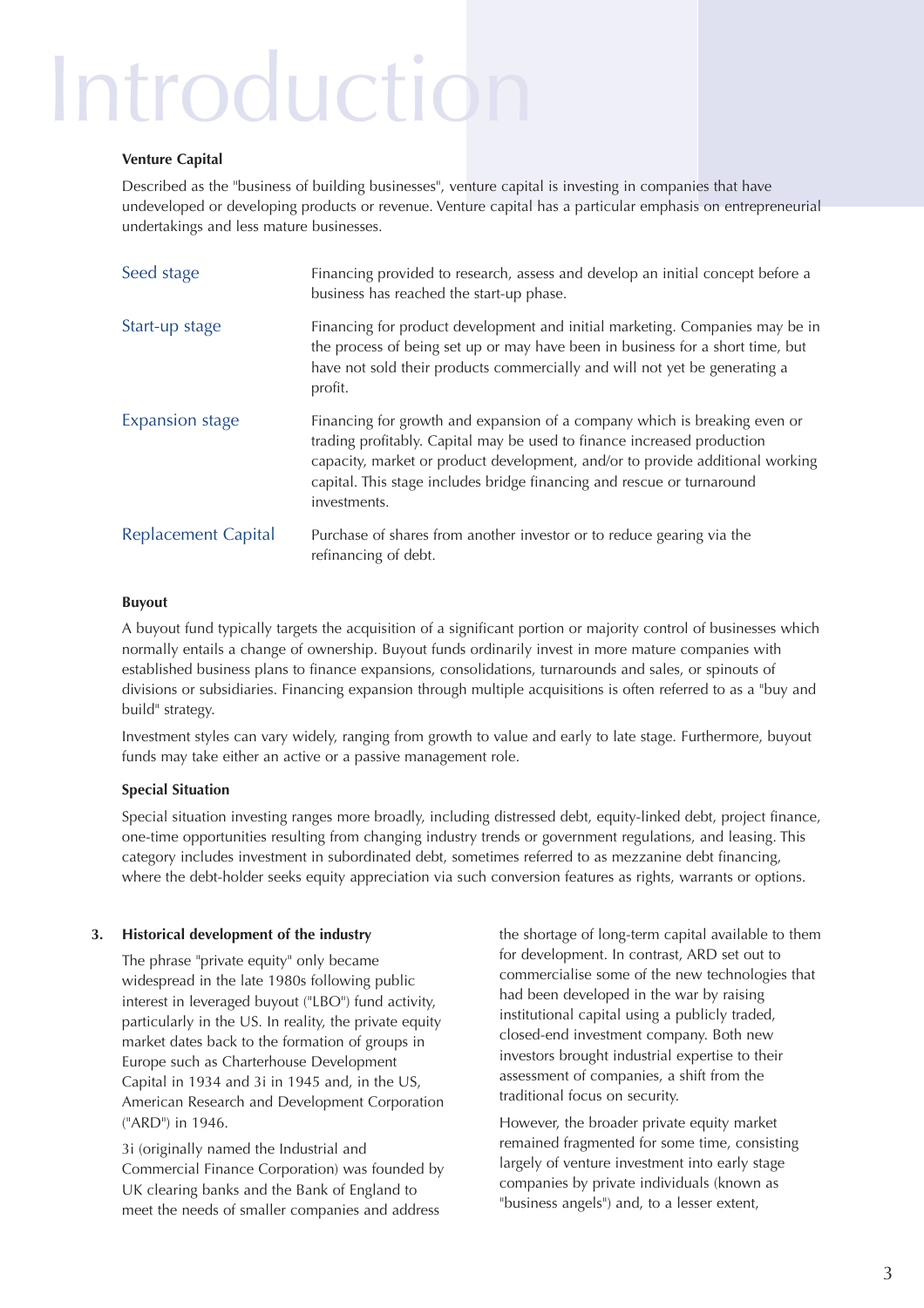### Introductio

foundations and university and government investment programmes. Some of the betterknown, early venture-backed companies include Digital Equipment (which went public in 1968 valued at US\$37 million after Digital's original funding of US\$70,000 in 1959), Federal Express and Apple Computer.

The main catalysts in the development of the private equity industry in both Europe and the US occurred in the 1970s. In the UK, the move towards the Competition and Credit Control policy in 1971 gave banks greater investment flexibility. In the US, clarification of the "prudent man" rule issued by the US Labor Department in 1978 relaxed many of the limitations placed on institutional pension funds allowing them to invest in private equity and other alternative strategies.

Subsequent structural and legal changes throughout Europe, for example to pension fund and insurance company regulation, have allowed for the liberalisation of investment choices available to institutions. In addition, tax reforms around Europe, which made investments that return capital gains more attractive, have also been a catalyst.

The movement of assets from fixed income investments into equities and other products was accelerated in the late 1990s by a low inflation environment. This environment has created a particular need for growth stocks and highlighted a core skill of successful private equity managers, namely creating conditions for growth in portfolio companies.

In the early 1990s the industry began a period of rapid international growth, culminating in over  $\epsilon$ 200 billion being raised globally in 2000 by private equity funds.

#### **4. What are the main sources of private equity finance?**

The spectrum of investors in private equity has expanded rapidly to include numerous different types of investors with significant long-term commitments to the asset class. In general, the majority of commitments to private equity funds based in respective geographical regions have come from institutions within the same region. This is evolving as investors seek a higher level of geographical diversification in their private equity portfolios.

The number and calibre of institutions that have invested in European private equity funds and allocated significant pools of capital to building their portfolios demonstrates, in conjunction with the rapid growth of the market, the maturity and stature of private equity as an asset class in Europe.

The charts below illustrate the evolving sources of investment in European private equity funds, analysed by investor type. Geographically, over 70% of this funding still originates from European investors.



#### Sources of European Private Equity

Source: EVCA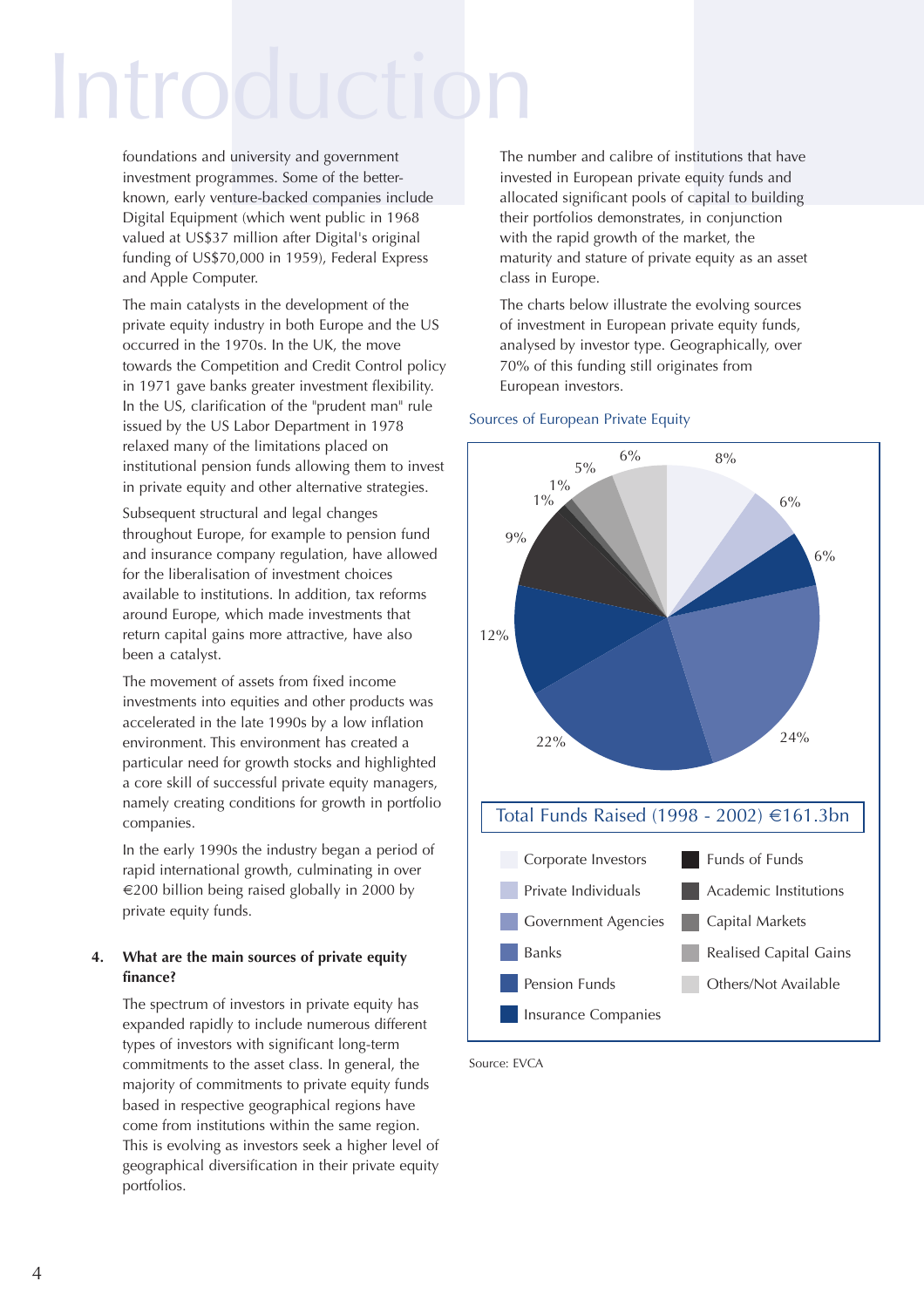### Part Two **Why Invest in Private Equity?**

**The fundamental rationale for investing in private equity is to improve the risk and reward characteristics of an investment portfolio.** 

Investing in private equity offers the investor the opportunity to generate higher absolute returns whilst improving portfolio diversification.

#### **1. Long-term historical out-performance**

The long-term returns of private equity represent a premium to the performance of public equities. This has been the case in the US for over 20 years and also in Europe, following an increase in the number of private equity funds, for over 10 years.

#### 5 Year Return Figures: Private Equity Vs MSCI World



Source: Venture Economics / Datastream

For many institutions, such a premium over more conventional asset classes justifies the different risk profile of the asset class. Growth in the European private equity fund market has been assisted by growing awareness amongst investors of the excess returns from private equity investment that have been generated in the US over the longer term and more recently in Europe too.

#### **2. True stock picking in a low inflation, low growth environment**

A low inflation environment creates a focus on growth stocks as a means of out-performance. One of the core skills of successful private equity managers is to pick companies with growth potential and actively to create the conditions for growth in those companies. Since private equity funds own large, often controlling, stakes in companies, few, if any, other private equity managers will have access to the same companies. Private equity managers are therefore true "stock pickers". This contrasts markedly to mutual funds, which will often hold largely the same underlying investments as their peer group, with variations in weightings being fine-tuned to a few basis points.

#### **3. Absolute returns**

Excessive volatility and poor investment performance experienced by quoted equity portfolios, many of which have index-tracking strategies or are benchmarked to an index ("closet trackers"), have led to a swing in favour of strategies that seek absolute returns.

Demographic trends have compounded the desirability of such a change. The pressing need to provide for an ageing population has obliged many institutions to adopt a more absolute return oriented investment approach in order to meet future liabilities.

Private equity managers do seek absolute returns and their traditional incentivisation structure, the "carried interest", is highly geared towards achieving net cash returns to investors.

#### **4. Portfolio diversification improves risk and volatility characteristics**

Within a balanced portfolio, the introduction of private equity can further improve diversification. Although correlation of returns between private equity and public market classes is widely debated and needs further investigation, the numbers presented on the following page, based partly on unrealised gains, do indicate a lower correlation.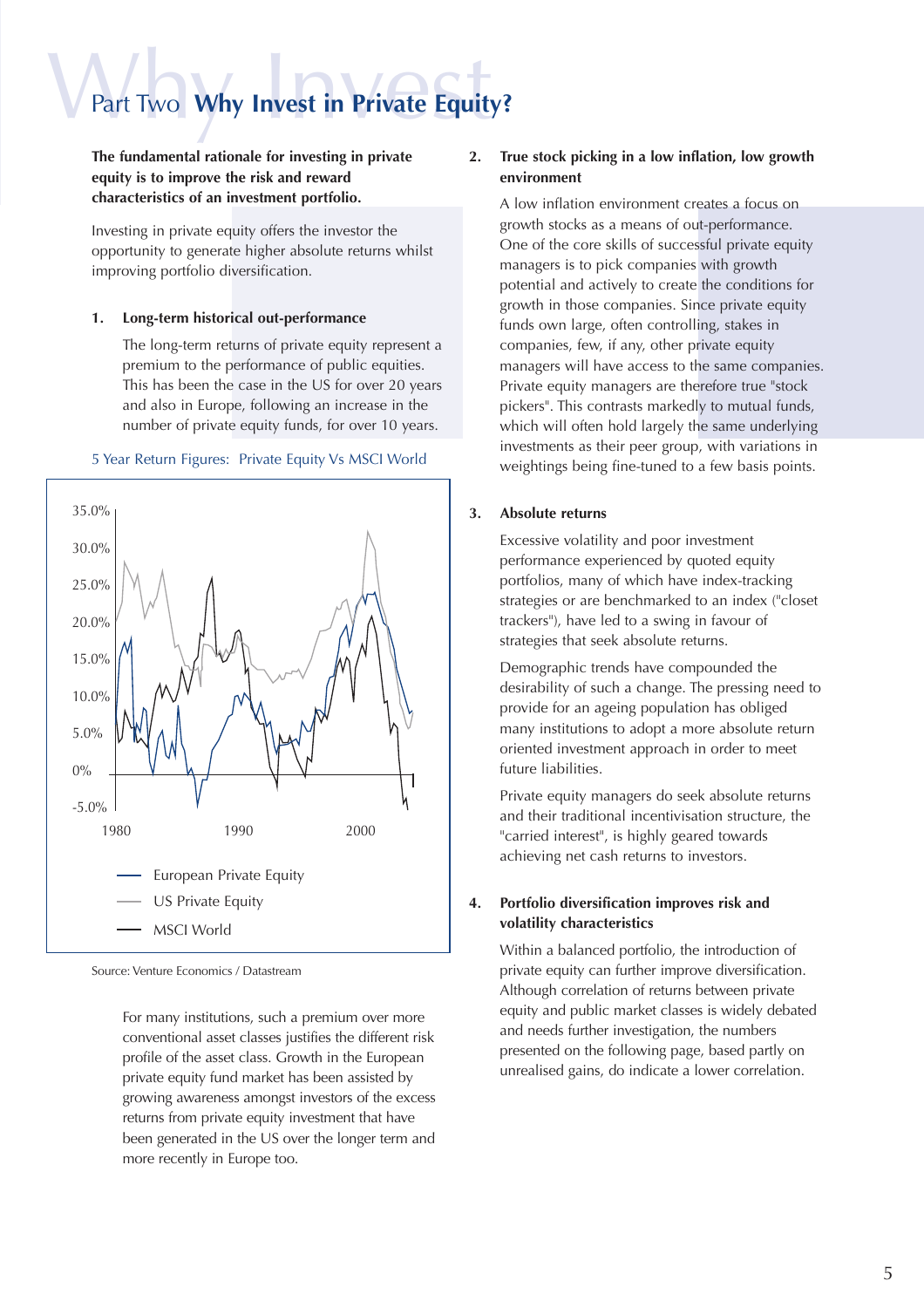## Why Invest

| Correlation of Private Equity with Other Asset Classes |                         |                         |                   |                      |
|--------------------------------------------------------|-------------------------|-------------------------|-------------------|----------------------|
|                                                        | Equity Markets (%)      |                         |                   | <b>Bonds</b> $(\% )$ |
|                                                        | Long Term               | <b>Short Term</b>       | Long Term         | <b>Short Term</b>    |
| Annual <sup>1</sup>                                    | $0.57$ to $0.59$        | $0.49 \text{ to } 0.58$ | $-0.18$ to $0.12$ | $-0.37$ to $-0.07$   |
| Quarter <sub>l</sub> y <sup>2</sup>                    | $0.58 \text{ to } 0.59$ | $0.58 \text{ to } 0.61$ | $0.00$ to $-0.11$ | $-0.22$ to $0.03$    |
|                                                        |                         |                         |                   |                      |
|                                                        |                         |                         |                   |                      |

- 1 Long term horizon 30 years, short term horizon 19 years. Correlation ranges for large and small cap stocks; Treasury bills and bonds and corporate bonds.
- 2 Long term horizon 24 years, short term horizon 16 years. Correlation ranges for large and small cap stocks; Treasury bills and bonds and corporate bonds.

Sources: Venture Economics, Investment Benchmarks Report: Venture Capital (2002 Edition)

As a result, adding private equity to a balanced portfolio can reduce volatility and contribute to an overall improvement in risk profile. This would allow higher targeted returns for the same level of calculated risk, or a reduction to the level of risk in the portfolio whilst preserving the target rate of return.

#### **5. Whilst the majority of European GDP is generated by private companies, the private equity market has much fewer funds under management than the public markets**

There is still plenty of scope for growth in the asset class and a much greater universe of assets from which to select. This is particularly true in Europe where private equity fund investment remains a much smaller proportion of GDP than in the US.

#### **6. Exposure to the smaller companies market**

The private equity industry has brought corporate governance to smaller companies and provides an attractive manner of gaining exposure to a growth sector that went out of favour with quoted market investors in the mid 1990s for reasons of liquidity.

#### **7. Access to legitimate inside information**

A much greater depth of information on proposed company investments is available to private equity managers. This helps managers more accurately assess the viability of a company's proposed

#### Improving the Risk-Return Trade-off



business plan and to project the post-investment strategy to be pursued and expected future performance. This greater level of disclosure contributes significantly to reducing risk in private equity investment. Equivalent information in the public markets would be considered "inside information". By definition, investors in public markets will know less about the companies in which they invest.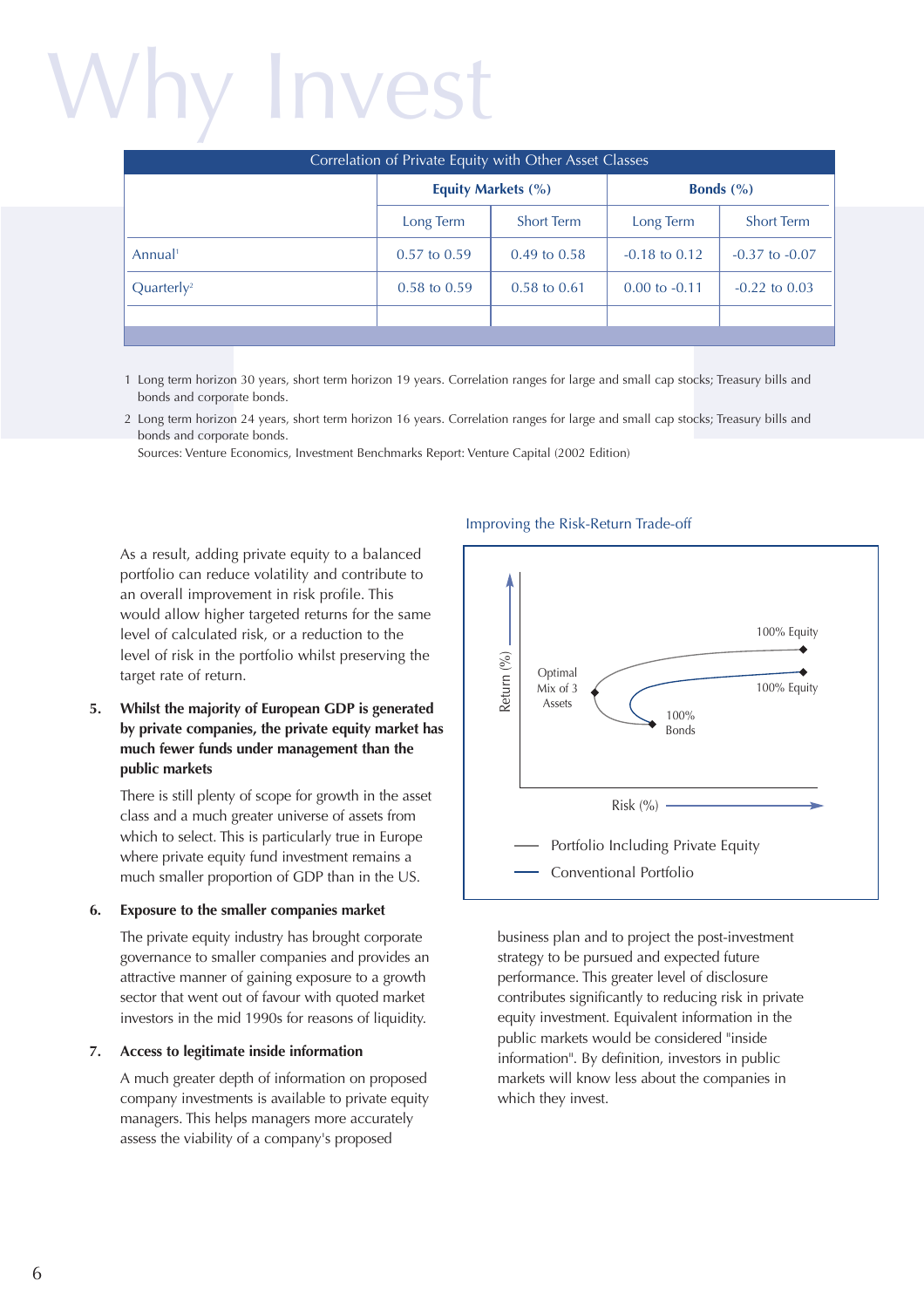## **Invest**

#### **8. Ability to back entrepreneurs**

The wider emergence in Europe of entrepreneurs as an important cog in the economy has been facilitated by a period of larger company rationalisation. This has reflected similar developments in the US that, for example, fostered rapid growth in technological innovation and substantial knock-on benefits for the whole economy through the 1990s. Entrepreneurs have also been at the heart of developments in Europe, creating value in both traditional and hi-tech industries. The private equity asset class offers the ability to gain investment exposure to the most entrepreneurial sectors of the economy.

#### **9. Influence over management and flexibility of implementation**

Private equity managers generally seek active participation in a company's strategic direction, from the development of a business plan to selection of senior executives, introduction of potential customers, M&A strategy and identification of eventual acquirers of the business. Furthermore, implementation of the desired strategy can normally be effected much more efficiently in the absence of public market scrutiny and regulation. This flexibility represents another feature whereby risk can be reduced in private equity investment.

#### **10. Leveraging off balance sheet**

Buyout managers in particular are able to make efficient use of leverage. They aim to organise each portfolio company's funding in the most efficient way, making full use of different borrowing options from senior secured debt to mezzanine capital and high yield debt. By organising the company's funding requirements efficiently, the equity returns are potentially enhanced. In addition, because the leverage is organised at the company level and not the fund level, there is a ring-fencing benefit: if one portfolio company fails to repay its borrowing, the rest of the portfolio is not contaminated as a result. Thus the investor has the effective benefit of a leveraged portfolio with less downside risk.

However, there are features that investors might not find attractive and which must be understood.

#### **I) Long-term investment**

In general, holding periods between investment and realisation can be expected to average three or more years (although this may be shorter when IPO markets are especially healthy). Because the

underlying portfolio assets are less liquid, the structure of private equity funds is normally a closed-end structure, meaning that the investor has very limited or no ability to withdraw its investment during the fund's life. Although the investor may receive cash distributions during the fund's life, the timing of these is normally uncertain. "Liquidity risk" is one of the principal risk characteristics of the asset class. Private equity should therefore be viewed as a longer-term investment strategy.

#### **II) Increased resource requirement**

As a result of the active investment style typical of the industry and the confidentiality of much of the investment information involved, the task of assessing the relative merits of different private equity fund managers is correspondingly more complex than that of benchmarking quoted fund managers. This makes investment in private equity funds a much more resource-intensive activity than quoted market investment. Likewise, postinvestment monitoring of funds' performance is also more resource-intensive. Resource is a key issue in the development of a private equity programme that is suitable for the investor.

#### **III) "Blind pool" investing**

When committing to a private equity fund, the commitment is typically to provide cash to the fund on notice from the general partner. Whilst launch documentation will outline the investment strategy and restrictions, investors give a very wide degree of discretion to the manager to select the companies that the investors will have a share in. Unlike some real estate partnerships, there is usually no ability at the launch of a private equity fund to preview portfolio assets before committing, because they have not yet been identified. Likewise, there is generally no ability to be excused from a particular portfolio investment after the fund is established.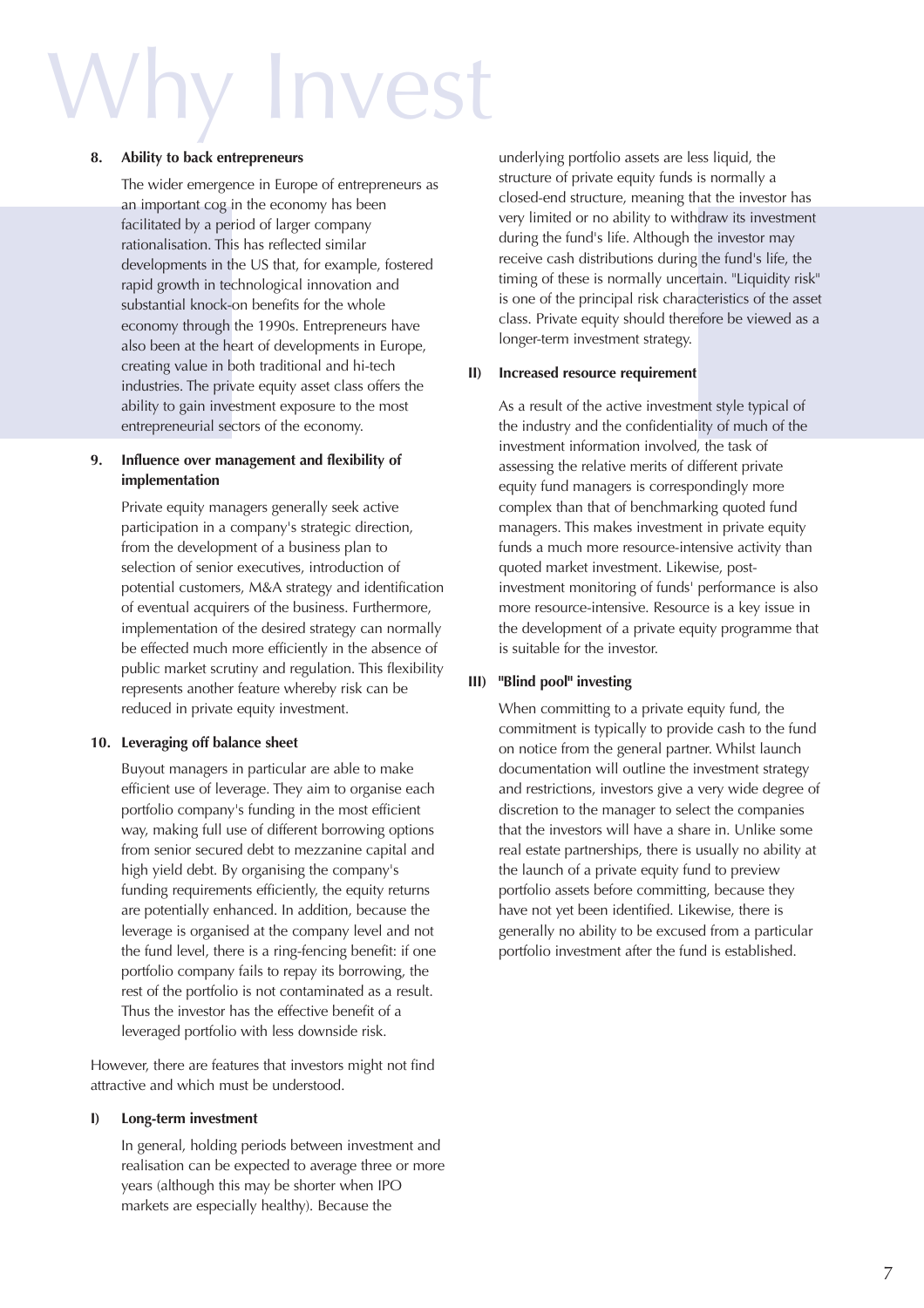### Part Three Approaches to Portfolio Construction | UCTION Part Three **Approaches to Portfolio Construction**

Portfolio construction will reflect the principal objectives of investing in private equity discussed in Part 1, including targeting higher long-term returns and portfolio diversification through reduced correlation to public equity markets. Issues of correlation will apply not only in connection with other assets, but also amongst the assets in the private equity portfolio itself.

#### **Decision 1 - The size of the private equity allocation**

Investors in private equity should be able to accept the illiquid character of their investment, hence the extent to which liquidity may be required is often a factor in the size of allocation. For this reason, it is often the case in the US that the investors who make the largest proportional allocations to private equity from their overall portfolios are those who are able to invest for the long term with no specific liabilities anticipated. These would include endowments, charities and foundations. Pension funds also are often large investors in the asset class. A reputable 2003 survey found that the average allocation to private equity amongst US institutions invested in the asset class was 7.5%. The comparable figure for European institutions was 4.0%.

Based on the requirement to increase targeted returns and/or reduce volatility, the investor will determine the proportion of its overall portfolio that it believes is appropriate to allocate to private equity.

#### **Decision 2 - Number of private equity funds to commit to**

It is a challenge for investors to avoid concentration of risk within their private equity portfolio and to control portfolio volatility. It is appropriate to aim for some diversification. The chart below indicates that a level of diversification can be achieved by holding at least 6 different funds.



#### Example of volatility of returns versus number of funds held

#### **Decision 3 - Ways of achieving diversification**

#### i) Stage

There is limited correlation between returns from different stages of private equity. Diversification can therefore reduce risk within a private equity portfolio and this should be an important consideration.

| Correlation between Sectors of Private Equity |                |
|-----------------------------------------------|----------------|
|                                               | <b>Buyouts</b> |
| <b>Venture Capital<sup>1</sup></b>            |                |
| Annual                                        | 0.36           |
| Quarterly                                     | 0.47           |
|                                               |                |

Source: Venture Economics Investment Benchmarks Report: Venture Capital (2002 Edition)

1 Annual correlation based on period of 19 years; quarterly correlation based on period of 16 years.

#### Europe - 5 Year IRR Evolution (in Percentage Points)



US - 5 Year IRR Evolution (in Percentage Points)



Source: Venture Economics / EVCA

As mentioned in Part 1, venture capital can be further sub-divided into categories ranging from seed stage to late stage investment. In respect of buyout funds, a distinction can be made between larger, mid-market and growth buyouts.

Source: Venture Economics / UBS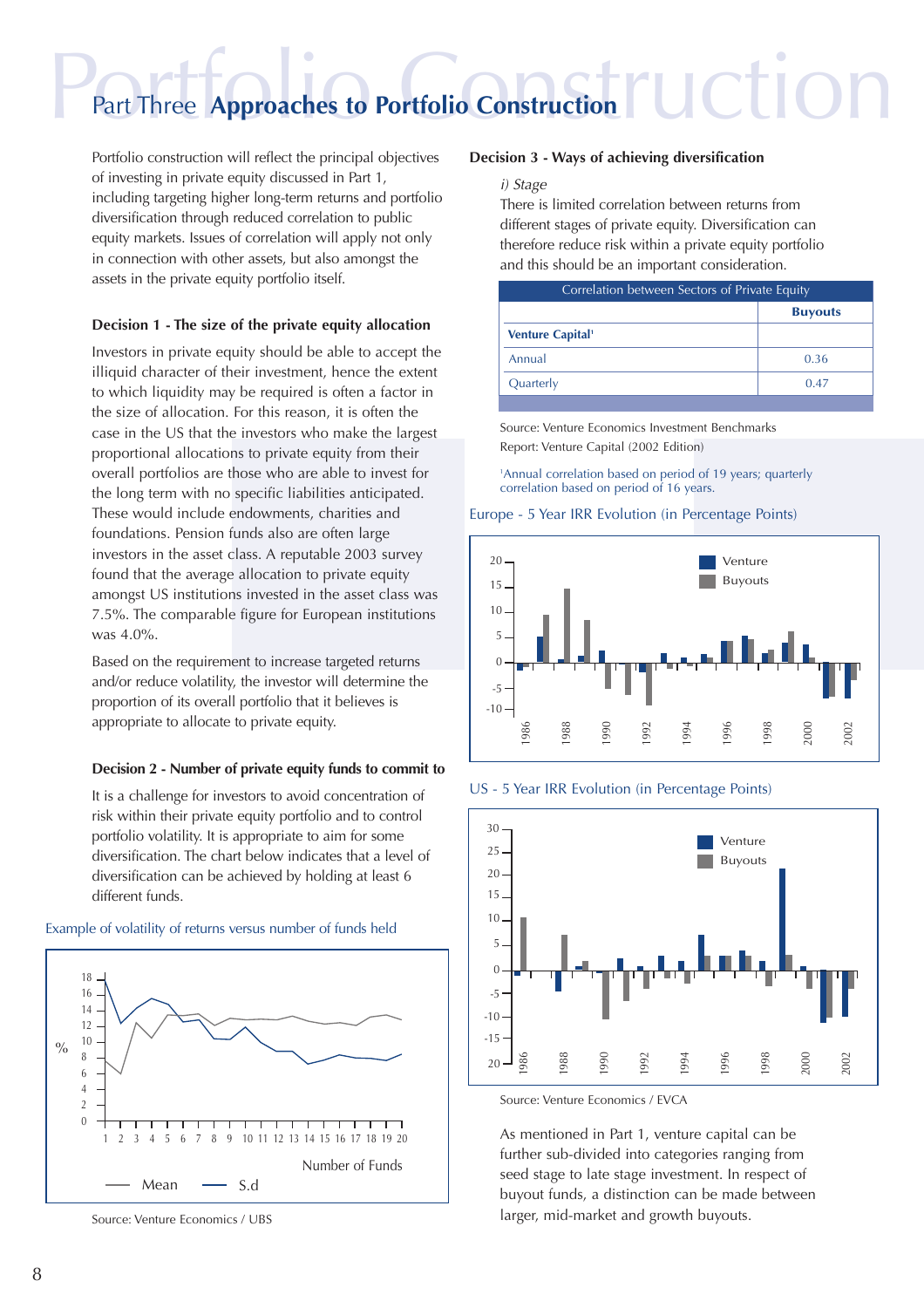## Portfolio Construction

#### ii) Geography

Geographical diversification can be secured in Europe through the use of country-specific, regional and pan-European funds. Non-European exposure is also widely available, in particular through US funds, but also for example through Global, Israeli, Latin American and Asian funds.

A simple diversification model (whose weightings to each segment are not necessarily equal) might look as follows:



#### iii) Manager

Selecting a variety of managers will reduce managerspecific risk.

#### iv) Vintage year

Timing has an impact on the performance of funds, as opportunities for investment and exit will be impacted by external economic circumstances. For this reason it has become normal practice to compare the performance of funds against others of the same vintage. There may be marked differences in performance from one vintage year to another. In order to ensure participation in the better years, it is generally perceived to be wiser to invest consistently through vintage years, as opposed to "timing the market" by trying to predict which vintage years will produce better performance.

#### v) Industry

In venture investing, most of the focus tends to be on technology based industries. These can be subdivided, for example into healthcare / life sciences, information technology and communications. Buyout funds tend to focus on technology to a lesser extent, providing exposure to such sectors as financial institutions, retail and consumer, transport, engineering and chemicals. Some have a specific sector focus.

#### **Decision 4 - How to implement the strategy**

Given the typical minimum investment size of private equity funds, establishing a diversified portfolio will require certain minimum levels of capital commitment. It will also take time to put into effect, bearing in mind vintage year diversification and the over-riding objective to identify the best managers in a given area. Part 4 covers these and other practical aspects of investment.

#### **Decision 5 - How to plan for the volatility of cash flows the J-curve**

An investor is typically required to fund only a small percentage of its total capital commitment at the outset. This initial funding may be followed by subsequent drawdowns (the timing and size of which are generally made known to the investor two or three weeks in advance) as needed to make new investments. Just-in-time drawdowns are used to minimise the amount of time that a fund holds uninvested cash, which is a drag on fund performance when measured as an internal rate of return ("IRR"). Investors need to maintain sufficient liquid assets to meet drawdown obligations whenever called. Penalty charges can be incurred for late payment or, in extreme cases, forfeiture of an investor's interest in the fund. In most funds' early years, investors can expect low or negative returns, partly due to the small amount of capital actually invested at the outset combined with the customary establishment costs, management fees and running expenses.

As portfolio companies mature and exits occur, the fund will begin to distribute proceeds. This will generally take a few years from the date of first investment and, as with drawdowns, the timing and amounts will be volatile. When drawdowns and distributions are combined to show the net cash flows to investors, this normally results in a "J-curve", illustrated in the chart below. As distributions normally commence before the whole commitment has been drawn, it is unusual for an investor ever to have the full amount of its commitment actually managed by the manager. In the illustration below, net drawn commitments peak at around 80%.

#### Typical fund annual cash flows to investors

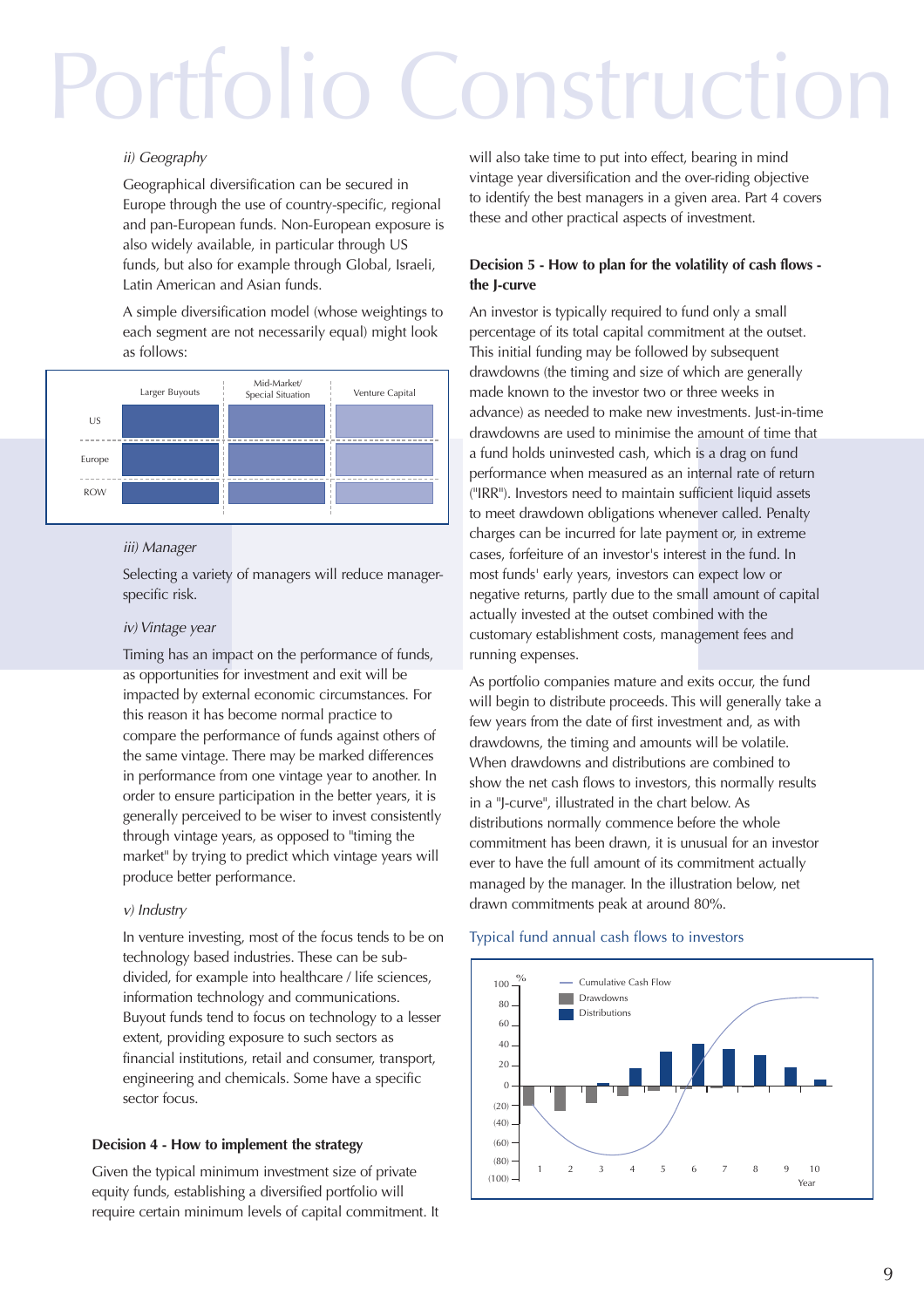### Part Four The Practical Aspects of Investment CSLMCNT Part Four **The Practical Aspects of Investment**

- **1. The principal means of private equity investment** The principal means of private equity investment are:
	- a) Investing in private equity funds
	- b) Outsourcing selection of private equity funds, for example through a fund of funds
	- c) Direct investment in private companies.



While it is sometimes the ultimate objective of investors to be able to make direct investments into companies, compared with investing through funds it requires more capital (to achieve similar diversification and exposure), a different skill set, more resource and different evaluation techniques. Whilst this can be mitigated by co-investing with a fund and the rewards can be high, there is higher risk and the potential for complete loss of invested capital. This strategy is recommended only to experienced private equity investors. For most investors the use of private equity funds would be preferred, selected in-house or through outsourced selection.

#### In-house private equity fund investment programme

Investors in a fund generally expect to gain broader exposure through a portfolio built during the commitment period by investment professionals who specialise in discovering, analysing, investing, managing and exiting from private company investments. Being diversified amongst a number of different investments helps ensure that the risk of total loss of capital in the fund is relatively low compared to investing directly in unquoted companies. Compared to quoted equity funds, private equity funds often invest in relatively concentrated portfolios, for example there might be 10–15 companies in a typical buyout portfolio or 20–40 companies in a venture capital portfolio. Some factors that investors should consider when selecting funds are discussed in Part 5.

#### **Outsourcing**

#### (i) Fund of Funds

A fund of funds is a pooled fund vehicle whose manager evaluates, selects and allocates capital amongst a number of private equity funds. Because many funds of funds have existing relationships with leading fund managers, and because commitments are made on behalf of a pool of underlying investors, this can be an effective way for some investors to gain access to funds with a higher minimum commitment or to heavily subscribed funds. Many funds of funds are "blind" pools, meaning that exposure to particular underlying funds is not guaranteed. Rather the investor is relying on the record of the manager to identify and secure access to suitable funds. Some funds of funds by contrast do disclose a preselected list of investments. Investors in funds of funds need to balance the extra layer of management fees and expenses involved against the cost of the extra resource that the investor would need itself to select and manage a portfolio. Fund of funds investors should be able to achieve efficiently the diversified exposure referred to in Part 3 through a smaller deployment of capital with managers selected on rigorous criteria. It also decreases the burden of ongoing monitoring, reporting and administration.

#### (ii) Consultants

Consultants will offer similar expertise to fund of fund managers, but may offer a choice of discretionary or advisory services. The latter will facilitate construction of a tailor-made portfolio, as opposed to committing to a blind pool alongside other investors. Consultants may also offer segregated rather than pooled accounts. Consultancy services are also offered by some fund of funds managers.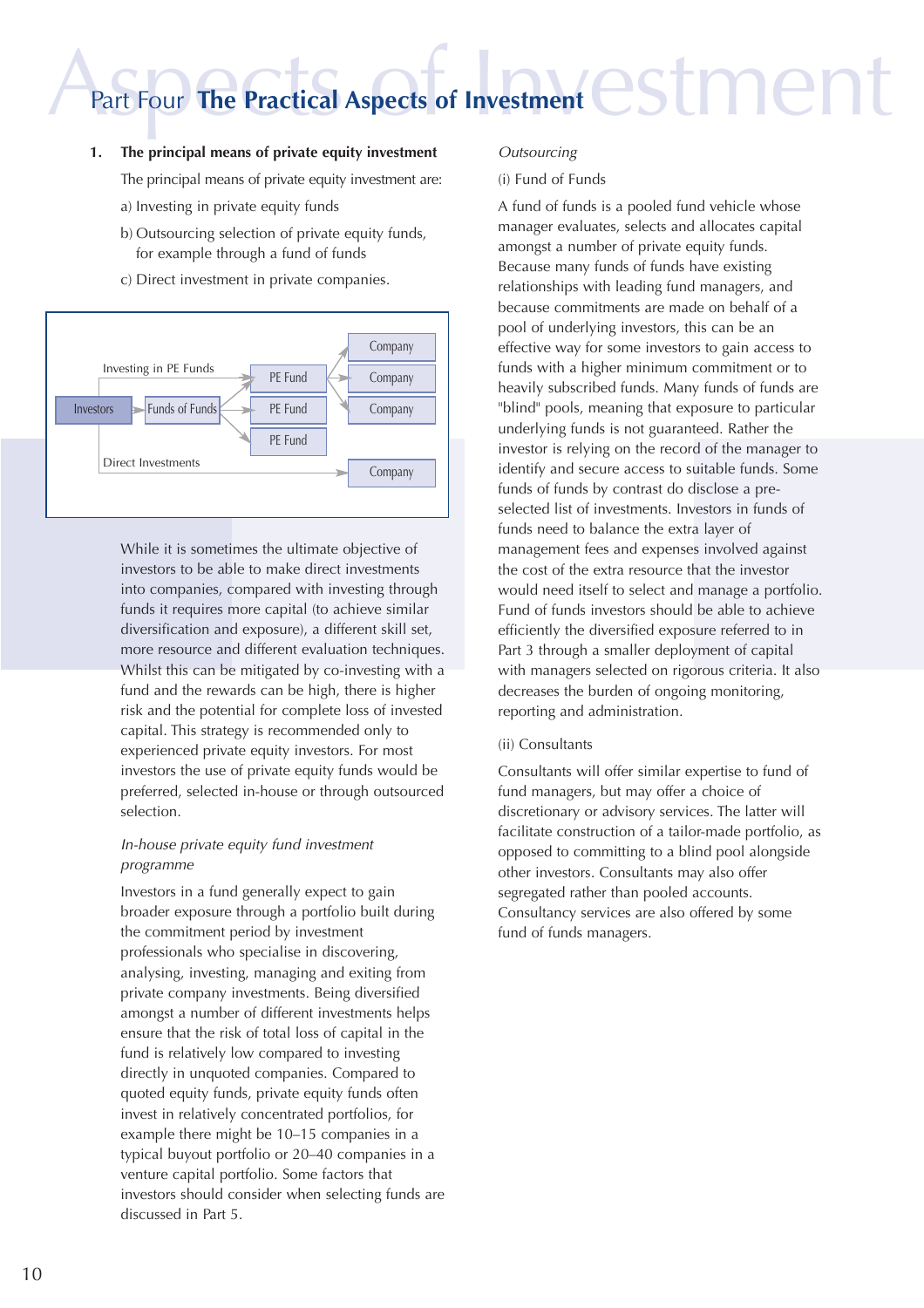### s of Investment

#### **2. Private equity fund structures**

Example of a simplified fund structure



#### a) Legal and taxation aspects

The many legal jurisdictions in Europe make it difficult to create a fund structure that can be marketed effectively to investors in different regulatory and taxation environments. Often it is necessary to create two or more vehicles, with different structures or domiciles, to permit investors in different countries to co-invest in a common portfolio. Two of the principal considerations in any fund structure are:

- the structure should not prejudice the investor's tax position; and
- investors should have the benefit of limited liability.

In relation to tax, it is important that there should be no additional layer of tax at the level of the fund, nor should investors be rendered liable to tax in another country as a result of the fund's activities. As a result, fund structures are often based on the principle of "transparency". In other words, investors are treated as investing directly in the underlying portfolio companies.

A common structure used internationally is the US or English limited partnership. However, although based on the principal of transparency, they may not always be recognised as transparent in other jurisdictions. Some of the more common fund structures that satisfy the criteria of transparency and limited liability in different jurisdictions are:

| Finland     | Limited partnership         |
|-------------|-----------------------------|
| France      | <b>FCPR</b> and <b>FCPI</b> |
| Germany     | GmbH & Co KG                |
| Netherlands | CV (partnership)            |
| Sweden      | Limited partnership         |
| UK          | Limited partnership         |
|             |                             |

There are, in addition, numerous incorporated and other structures available that may better suit different investors on a country by country basis.

#### b) Liquidity

Private equity investing is a long-term investment activity and for this reason private equity managers generally impose rigid restrictions on the transferability of interests in their funds. Issues of liquidity can therefore put some investors off. There are however ways these can be circumvented.

#### i) Quoted private equity funds

There are a number of high-quality private equity funds in Europe that are quoted on major European stock exchanges. Whilst many of these were established to take advantage of tax benefits (for example freedom from tax on capital gains for quoted investment trusts in the UK), they remain less common than privately held vehicles.

Some of the reasons for this include:

- the tendency of quoted investment companies to trade at a discount to asset value, which may fluctuate, eroding the return on investment or making it more volatile.
- the limited ability to return cash to investors this means that when portfolio investments are realised, the cash received remains inside the fund and dilutes its performance until such time as it can be re-invested.

Nevertheless, some investors can for regulatory reasons only invest in quoted securities and for these investors quoted private equity funds remain a good option.

#### ii) Development of the secondary market

There is a rapidly developing market in interests in existing private equity funds, referred to as "secondaries". A secondary offering may comprise a single manager's entire fund of direct investments or, more commonly, a portfolio of interests in a number of different funds.

There is a growing number of well-financed investors that specialise in purchasing interests in existing funds from their original investors. Generally, however, investors should not assume that secondary purchasers will offer a liquid or attractive exit path.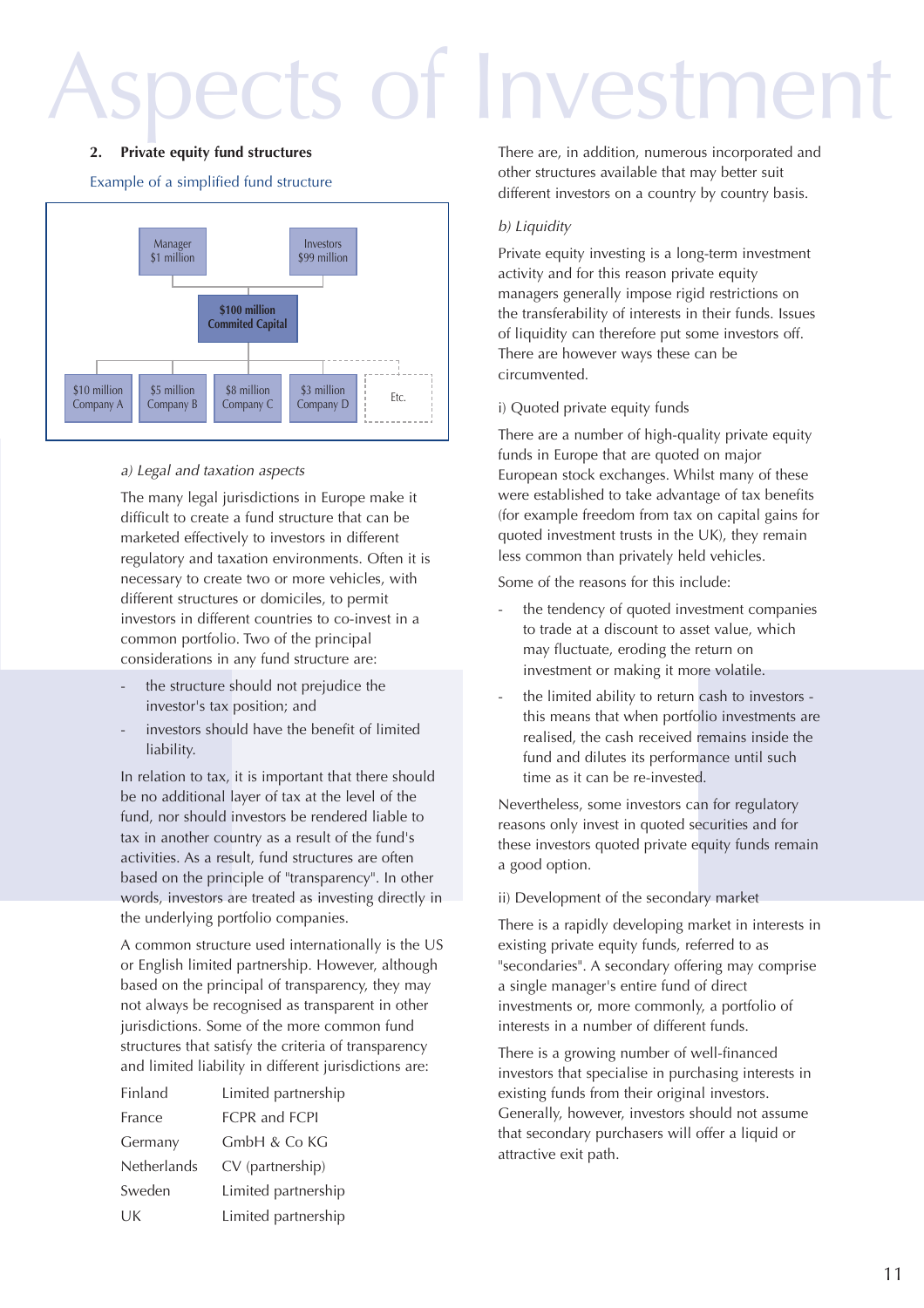### of Investmer

For the larger secondary portfolios, it is common for a buyer to be secured through an auction process. For the smaller transactions, these are often effected in a confidential manner, sometimes with buyer and seller matched by the fund's manager or by an intermediary.

One of the keys to a secondary transaction is securing the goodwill of the underlying manager. The manager often has the ability to refuse or restrict transfer of the interest. In addition, valuation of the underlying assets is facilitated by the co-operation of the manager.

As institutional private equity programmes increase and start to reach maturity, the ability for investors to realise some existing commitments in order to raise cash for future commitments will become more attractive. This will be one of the factors that accelerates the development of the secondaries market going forward.

#### c) Breaking new ground

#### i) Structured products

Specialist techniques of structuring funds have more recently allowed private equity fund products to be offered with features that are attractive to particular types of investor. Through securitisation, incorporated fund vehicles have been able to offer interests to investors in the form of notes or bonds with credit ratings, including convertible securities. Such interests may also benefit from partial or complete guarantees of the principal sum invested. To date, such products have usually been funds of funds structured as "evergreen" funds, meaning that realised investment returns are not distributed to investors but reinvested within the fund. Likewise, commitments have generally been drawn down at the outset rather than on a just-in-time basis for investment. These funds are normally quoted.

#### ii) High Net Worth Investors

High net worth investors are becoming a significant and active section of the market. Since it is not practical for many to secure diversified exposure to a variety of funds, bearing in mind the usual minimum commitment size, there are a variety of pooled vehicle types that may be offered. For example, dedicated feeder structures may provide specific single-fund exposure to private investors on a pooled basis. A variation of this model is a pooled vehicle that provides exposure to several (for example between four and six) pre-selected funds. Alternatively, investors can outsource their investment decision-making (as discussed above) by investing in one of the fund of fund products available to high net worth investors, for example through private banks.

| d) Typical private equity fund terms |  |  |
|--------------------------------------|--|--|
|--------------------------------------|--|--|

|                                          | Minimum Commitment Often between $\epsilon$ 5 million and $\epsilon$ 10 million                                                                                                                                                                                     |  |
|------------------------------------------|---------------------------------------------------------------------------------------------------------------------------------------------------------------------------------------------------------------------------------------------------------------------|--|
|                                          | Manager's Commitment Fund managers typically invest their personal capital alongside their investors'<br>capital, which often creates a higher level of confidence in the fund. Investors<br>look for a "meaningful" manager investment of at least 1% of the fund. |  |
| Partnership Term                         | The investment term for most private equity funds is 7 to 10 years, with the<br>possibility of extensions. The investment remains usually illiquid during this<br>period of time but distributions may be made as investments are sold.                             |  |
| Investment /<br><b>Commitment Period</b> | On average, private equity funds invest committed capital over a three to six<br>year period.                                                                                                                                                                       |  |
| <b>Management Fees</b>                   | Fund fees traditionally include an annual management fee of around 1.5% to<br>2.5% of committed capital, which should approximate the actual costs of<br>operating.                                                                                                 |  |
| Incentive /<br><b>Performance Fees</b>   | A share, typically 20%, of total gains that is payable to the manager. This is<br>known as "carried interest".                                                                                                                                                      |  |
| <b>Preferred Return</b>                  | The carried interest may be subject to the fund exceeding a certain level of<br>returns on the drawn down money. This preferred return is a margin on the risk<br>free return per annum over the life of the fund.                                                  |  |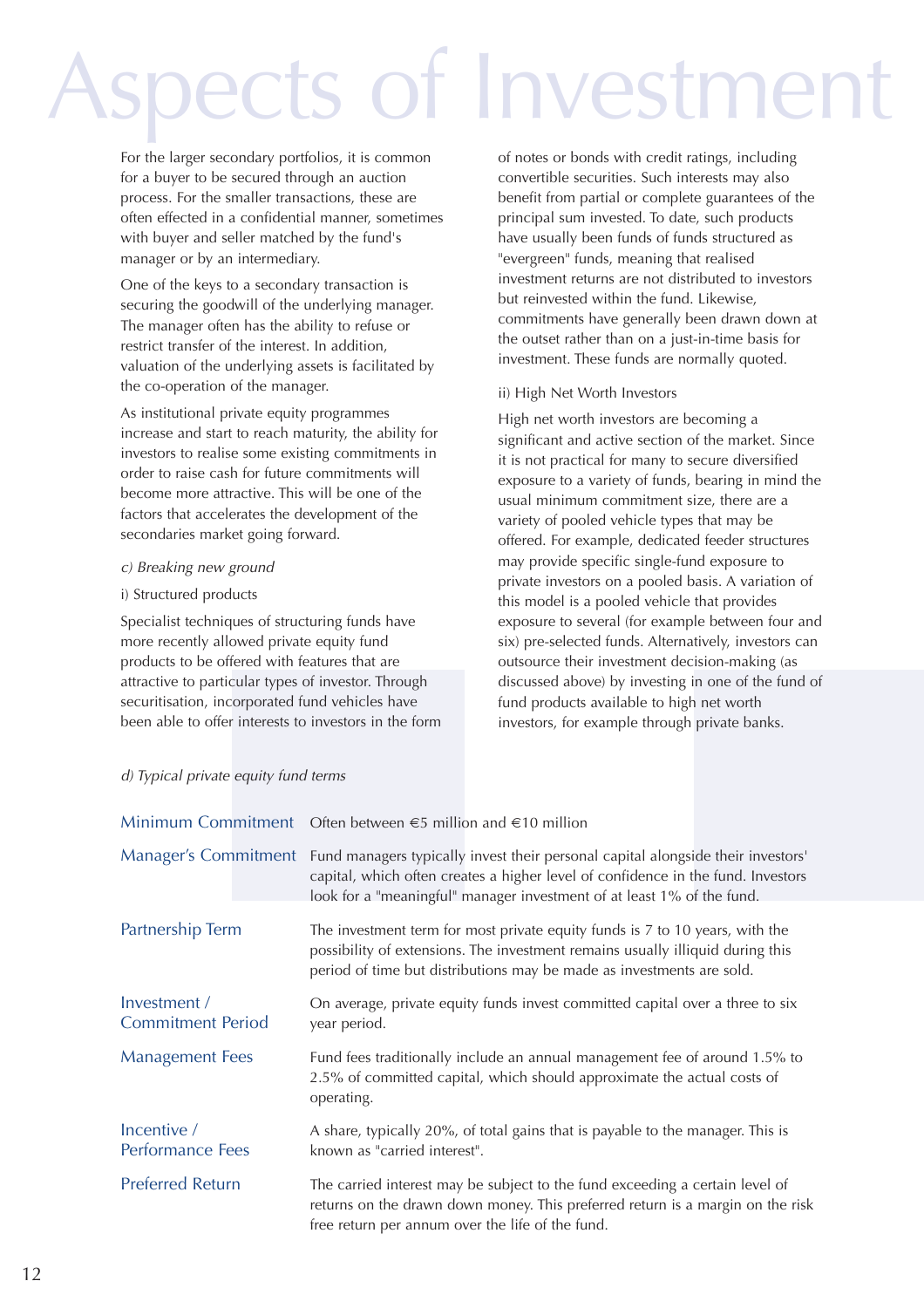## Part Five **Due Diligence**

#### **1. The importance of manager selection**

The principal criteria for private equity fund selection usually relate to the credentials of management teams. The variation in performance between upper and lower quartile managers in the private equity market is substantially more diverse than in listed equity and bond markets. The chart below illustrates the importance in private equity of selecting upper quartile management teams.

#### Dispersion of European Active Management Returns by Quartile



Source: Venture Economics

#### **2. What to look for in a potential fund investment**

Investors should evaluate each manager's credentials by investigating closely its track record and reputation. Previous research has shown that a manager's track record can be an indicator (though not a guarantee) of future success as the percentage of new funds that become top quartile performers has historically been highest amongst managers of previous top quartile funds. The following are some key considerations:

#### a) Investment strategy and market opportunity

A proposed fund's investment strategy should be clear and very similar to that on which the manager's track record is founded. The track record should demonstrate a disciplined approach and the ability to adhere to the articulated strategy. The amount of money being raised should be clearly justified by the magnitude of the perceived investment opportunity and the extent of the manager's resources. The investment strategy should be attractive in the context of the wider economic landscape, which will impact the market opportunity.

#### b) Track record

Publicly available statistics showing upper quartile rates of investment performance are becoming more accurate as a benchmark for funds by sector and vintage year. Prospective investors need to examine internal rates of return on investments in conjunction with multiples of original cost realised. Consistent upper quartile returns over an extended period of time and a good number of realised investments are preferred. Returns are often quoted on a "gross" and "net" basis. The gross return represents the fund's return on its investments and does not take into account the fees and expenses of the fund or the dilutive effect of holding uninvested cash. The net return represents the investor's return and is also referred to as the "cash on cash" return. Returns on realised investments are often also distinguished from returns on unrealised investments. Investors should look for a large proportion of realised investments in the portfolio. In respect of unrealised investments, investors will want to examine valuation policy. An analysis of the dispersion of returns on an investment by investment basis illustrates the volatility of returns and risk associated with the investment strategy. Investors should look for a level of volatility that is consistent with the strategy. For example, buyout returns ought to be less volatile than venture capital returns. Another way to analyse a track record is by method of value creation. For instance, portfolio returns can be attributed to different elements of the strategy, including growth in sales, reduction in costs, improvement in price / earnings multiple and cash generation / deleveraging. A record that demonstrates a large proportion of returns being generated through earnings growth is often popular.

#### c) Investment team

An assessment of the ability of a manger to reproduce previous upper quartile performance will focus on the individuals comprising the management team, their incentivisation and the past and future continuity within the team. The most important aspect of each individual's background should be solid experience as a private equity manager. Additional attributes, such as relevant operational, sector or scientific experience, are helpful. It is important that the core members of the management team have already been working as a team for a significant period and departures from this core team over time have been minimal. This will provide clearer attribution of the investment track record to these individuals and give some comfort as to the future continuity of the team. It is normally very helpful to speak to business counterparts (for example portfolio company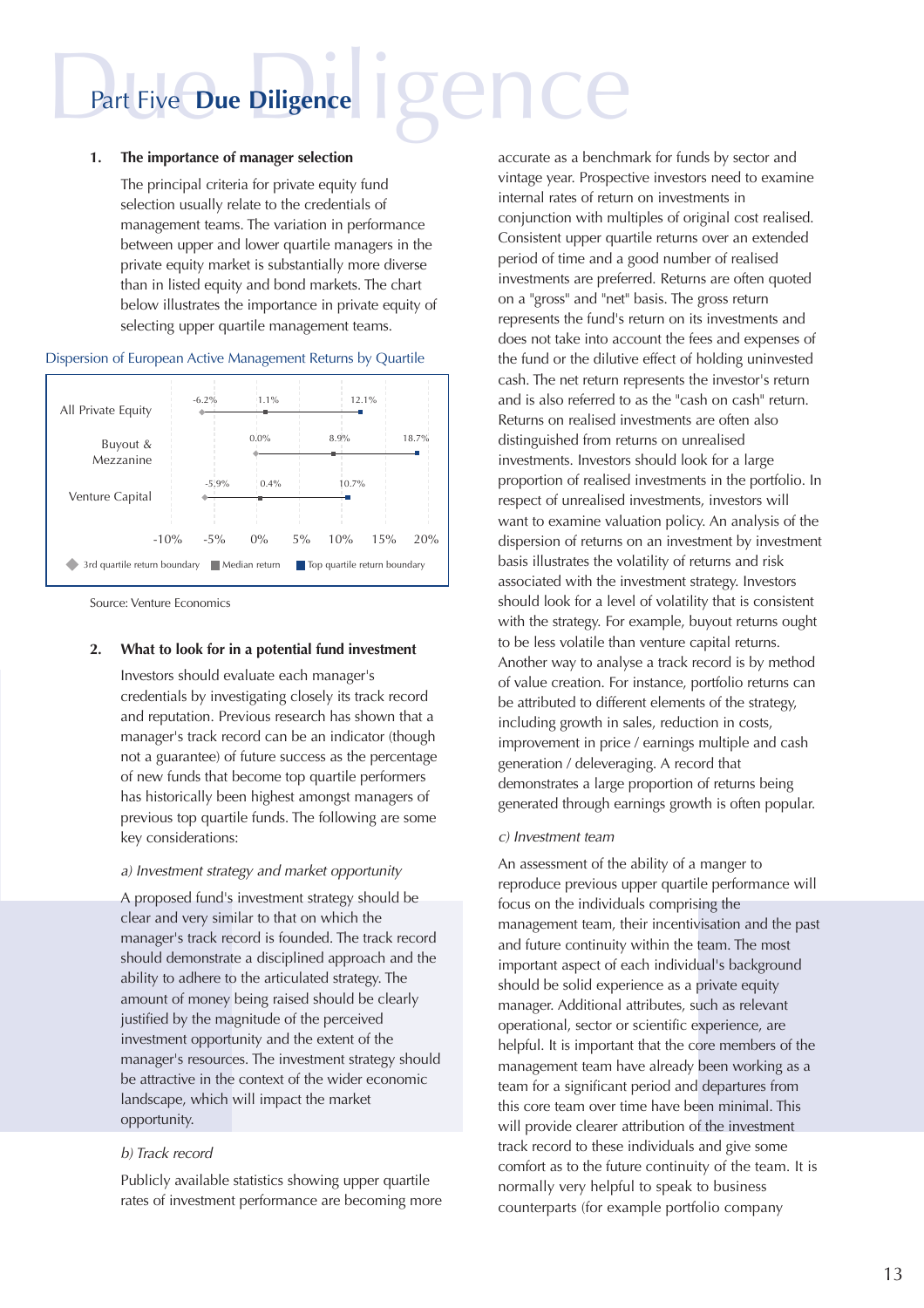## e Diligence

executives or peer group fund managers) in respect of the individuals, as they may provide some insight into the dynamics of the team. Further comfort with respect to the future can be derived from the incentivisation structure. Broadly, all the key executives should receive a fair proportion of the carried interest and ideally it would be spread widely throughout the team. This will give comfort as to the strength and depth of the team. It will also evidence planning for the future succession of senior management responsibility within the management team. Personal commitments to the fund by the management team that are meaningful in the context of their net worth are also a good indicator of commitment.

#### d) Summary of key skills

Successful private equity managers will be able to demonstrate a number of key skills. Some of these are described below.



| <b>Focus on Business Plans</b>    | Business plans will be carefully built and analysed prior to any investment.<br>Scrutinising a business plan and helping to create the conditions for its effective<br>execution is one of the major areas where private equity managers can add<br>value to their portfolio companies.                                                                                     |  |
|-----------------------------------|-----------------------------------------------------------------------------------------------------------------------------------------------------------------------------------------------------------------------------------------------------------------------------------------------------------------------------------------------------------------------------|--|
| Selectivity<br>and Specialisation | Good private equity managers will see a large number of potential transactions<br>each year, which permits them to be extremely selective, pursuing only those<br>where they have the knowledge and capability to "add value." A full<br>technological and operating knowledge of these opportunities has become<br>increasingly important as the industry matures.         |  |
| Ability to Negotiate              | Unlike the purchase of a public security, a private equity manager does not<br>have to buy exclusively on the basis of price. The manager can negotiate a<br>variety of protections including exclusion of liabilities, indemnities and<br>retroactive price adjustments.                                                                                                   |  |
| Inside<br>Information             | Unlike the purchase of a public security, the private equity manager can<br>legally employ inside information such as management projections in its<br>investment process.                                                                                                                                                                                                  |  |
| <b>Strong Management</b>          | Strong management, both within the private equity manager and the company<br>itself, is crucial to the success of an investment. The private equity manager will<br>depend heavily on the company's management in the day to day operations of<br>the business.                                                                                                             |  |
| <b>Value Added Focus</b>          | Ownership and management become aligned, which almost always occurs to a<br>greater degree than is usual in public equity. In addition the private equity<br>manager will become involved in the strategic direction of the company and<br>the risk management of the business. The imposition of debt, common in a<br>buyout investment, forces aggressive business plans. |  |
| Governance / Control              | Unlike the governance structure of a public company, the private equity<br>manager often has a degree of control or influence, allowing strategic and even<br>operational intervention when necessary.                                                                                                                                                                      |  |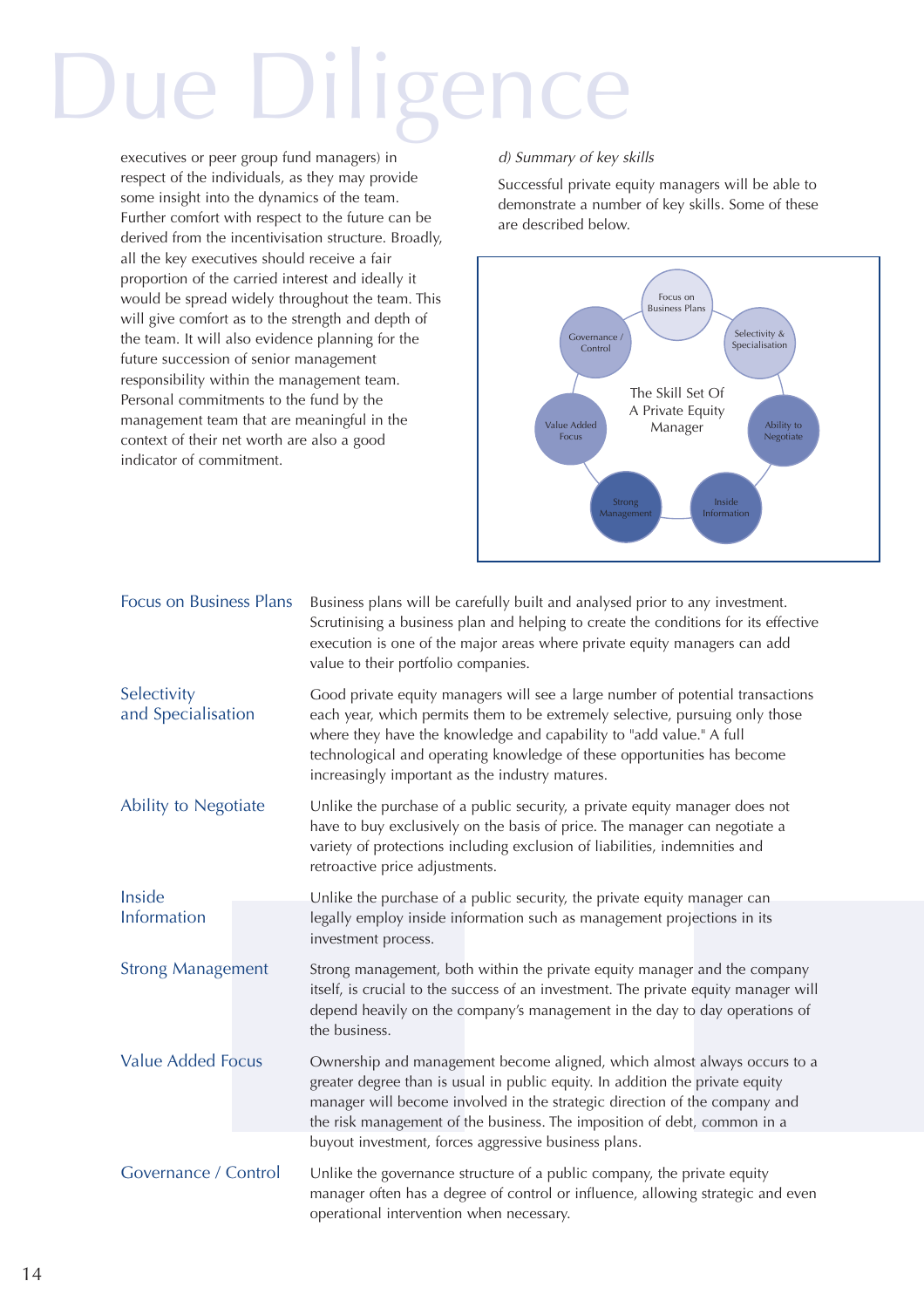## Due Diligence

#### e) Deal origination and investment process, monitoring and exit

Investors will generally look for a co-ordinated origination strategy and a disciplined procedure for evaluating investments. This should include evaluation of the business plan, the likely exit route and expected investment returns. There needs to be proven discipline amongst the principals of the fund as to application of decision-making criteria. This will include pricing discipline and it is an advantage for managers to demonstrate transactions declined on pricing grounds. In venture capital, investors may look for evidence of preparedness to cut losses in underperforming investments rather than following on in subsequent rounds. In buyout funds, the ability to tap the debt markets efficiently is an advantage. With regard to monitoring, how the manager uses valuation metrics or milestones in the business plan will be of interest. Having alternative exit strategies is a strength in all private equity and the way a manager plans for an exit is a key factor.

#### f) Number and variety of underlying investments

The greater the number of underlying investments, the greater the diversification of risk. If the investments are very concentrated in number, or focused in one particular geography or field of operation, then the risk becomes more concentrated. However, private equity managers tend to be heavily committed to investments and therefore the number of deals that a team can source, evaluate, operate and realise is strictly limited. So there is also risk if a team spreads itself too thinly or operates in fields or geographies where it has limited prior experience.

#### g) Portfolio fit

Given the importance of building a diversified portfolio an investor should ensure that the type of fund and its strategy fits into their broader private equity portfolio strategy without unnecessary duplication.

#### h) Quality of client servicing, reporting and administration

Transparency and regularity of reporting are a key area to enable investors to monitor the progress of their fund portfolios. Manager attention to this responsibility does vary.

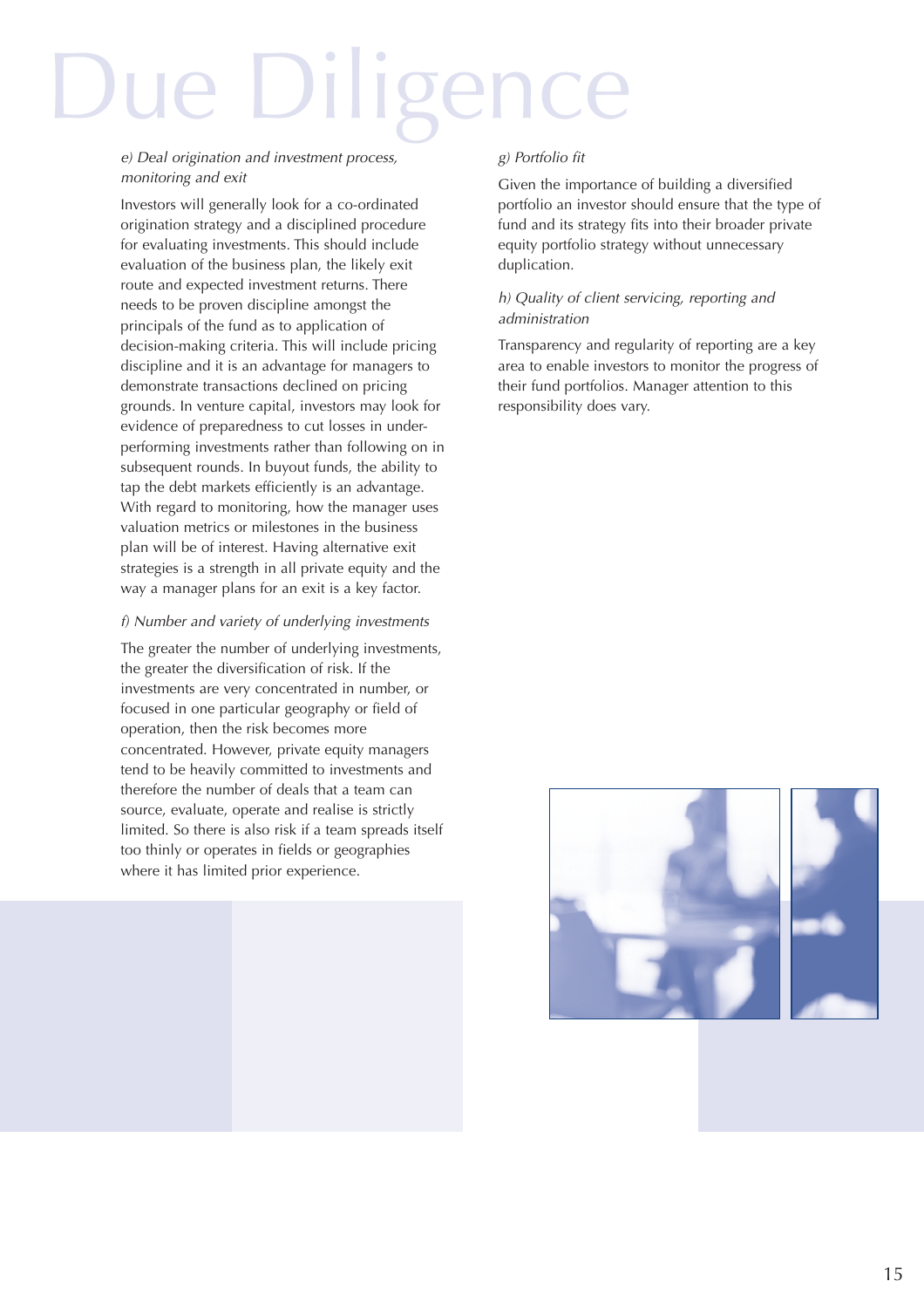### Part Six Monitoring the Portfolio and Measu Part Six **Monitoring the Portfolio and Measuring Performance**

#### **1. Monitoring**

If an investor is to take an active approach to monitoring the activities of a fund holding, this can be a resource consuming exercise. Larger investors may be offered a place on the fund's Advisory Board, which generally focuses on investor and conflict issues.

Some investors will review in detail the investment case for each of the fund's investments. In some instances the opportunity to co-invest may be made available.

Achieving a close working relationship with the fund manager is a long-term objective, which will promote a deeper understanding of the strengths and weaknesses of the manager and its investment strategy.

Investors that want to build a close relationship with their managers should ensure that they are able to dedicate an appropriate level of resource. For this reason, many investors will limit the number of private equity fund manager relationships that they maintain and to whom they commit funds.

As mentioned earlier, regular and comprehensive investor reporting by the manager is essential to effective portfolio monitoring. This should include detailed financial statements for the fund, a statement of the investor's account and detailed company by company reviews including prospects for realisation.

Investors should expect that the IRRs reported by their portfolio funds will show a J-curve profile, as discussed above in Part 3.

#### **2. Measuring performance**

#### a) IRR and multiple

Performance over time is typically measured as internal rate of return and absolute gains are measured as a multiple of original cost. By using both measures simultaneously it is possible to illustrate the nature of returns. For example, a higher multiple combined with a lower IRR would indicate that the returns had been achieved over a longer period. Conversely, a higher IRR over a shorter period may be based on a small absolute gain. It is important for investors to be aware that it is common for anomalous and unsustainable IRRs to be produced by uplifts in valuation that

occur early in a fund's life. In addition, significant realisations achieved early in a fund's life will have a material impact on a fund's final IRR performance even though its aggregate multiple may not be equally impressive. Thus it is always preferable to look at both measures in tandem.

The IRR is defined as the discount rate used to equate the cash outflows associated with an investment and each of the cash inflows from realisations, partial realisations or its mark-tomarket (the expected value of an investment at the end of a measurement period). The IRR calculation covers only the time when the capital is actually invested and is weighted by the amount invested at each moment.

#### b) Peer group benchmarking

When comparing a fund's performance with that of other private equity funds, it is important to compare like with like. First, one should compare funds in the same sector. For example, to compare a buyout fund with a venture capital fund would be meaningless. Comparing two mid-market pan-European buyout funds against each other would be appropriate.

To compare sub-sector funds established during the same vintage year is also appropriate. As funds generally invest committed capital over a three-tosix year period and generally harvest investments in years three to ten, no meaning can be derived for example from comparing a fund in its first year to a fund in its sixth year. Also, funds with different vintage years may have experienced substantially different economic and investment environments, which makes such comparisons inadvisable.

Whilst private equity funds do not usually publish their return data, funds of funds and consultants will have built up their own databases of return information and should be in a position to make comparisons. In addition, statistics of increasing accuracy are publicly available showing aggregate quartile performance by vintage year, geography and sector.

#### c) Benchmarking against different classes of assets

The IRR computation is similar to that used to compute the yield-to-maturity on a fixed income investment. It is however different from the timeweighted rate of return calculation that is standard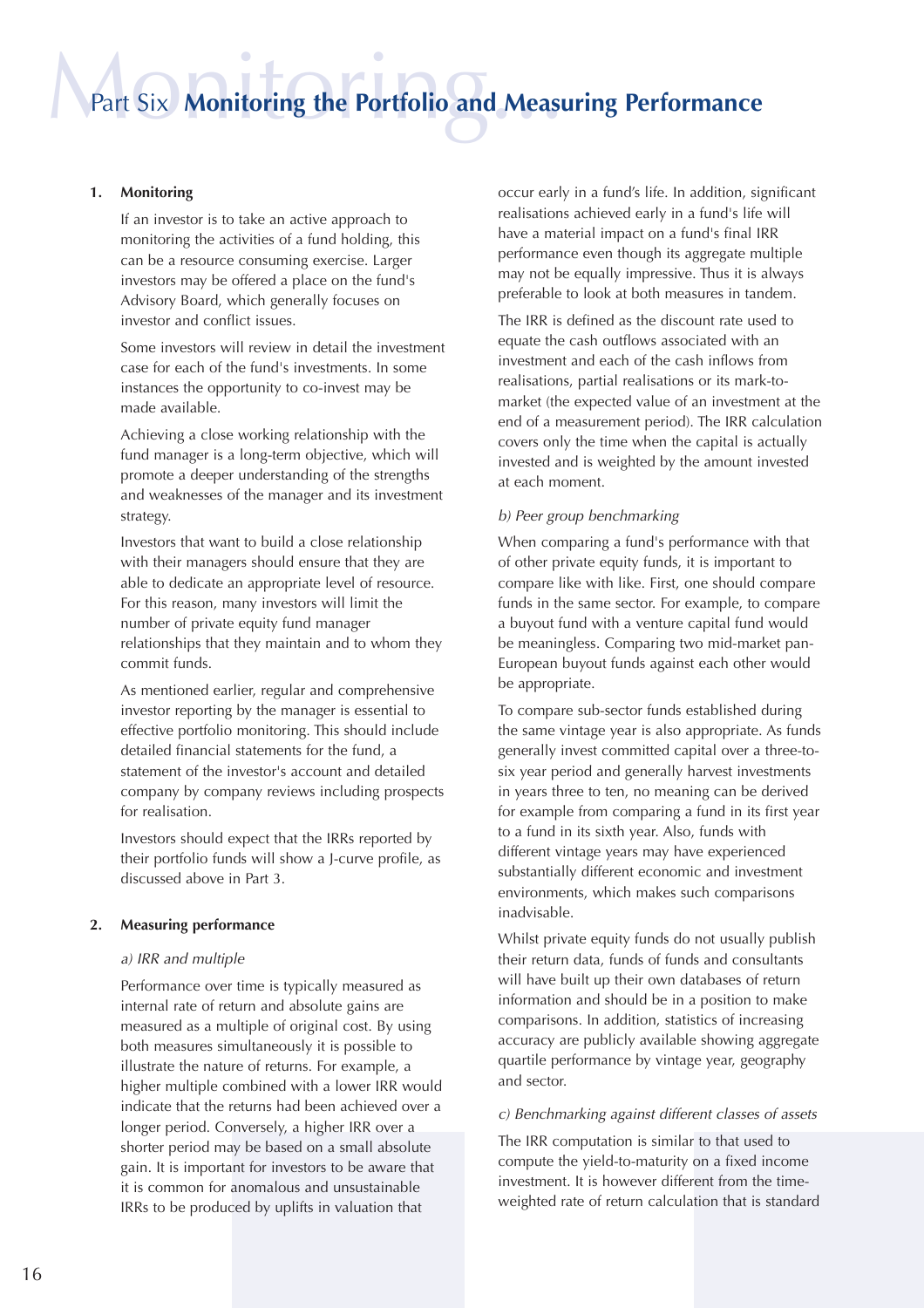### ...& Measuring

for mutual funds and hedge funds as the variability of the timing and amounts of private equity fund cash inflows and outflows make it unsuitable.

As a result, benchmarking against other assets is not a straightforward process. One method is to pick a benchmark index and to apply to a notional holding of that index the same cash flows that are experienced as a holder of an interest in the private equity fund. For example, when the fund draws down cash, it is treated as a purchase of the benchmark index of the same amount. When cash is returned, again it is treated as a realisation of the same amount from the notional holding. If the fund out-performs the index, then the notional holding will have been reduced to nil before the fund finishes distributing. Benchmarking a portfolio in aggregate is also an option.



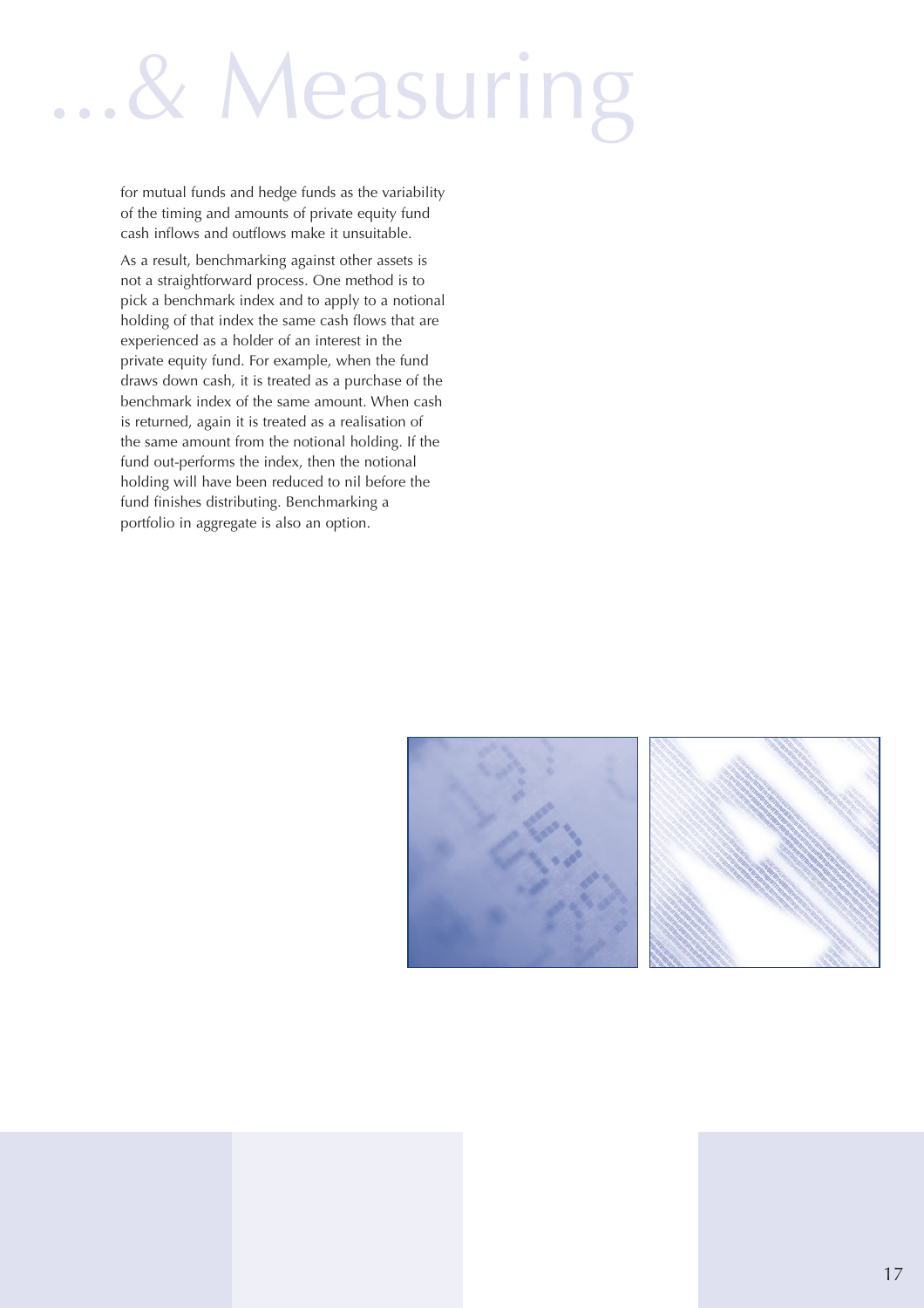### **Appendix Glossary of Terms**

#### **Acquisition**

The obtaining of control, possession or ownership of a company.

#### **Angel**

A wealthy individual who invests in entrepreneurial firms. Although angels perform many of the same functions as venture capitalists, they invest their own capital rather than that of institutional and other individual investors.

#### **Asset Stripping**

Dismantling an acquired business by selling off operational and/or financial assets.

#### **Average IRR**

The arithmetic mean of the internal rates of return.

#### **Balanced**

A venture fund investment strategy that includes investment in portfolio companies at a variety of stages.

#### **Bridge Financing**

Mezzanine financing for a company expecting to go public within six months to a year or prior to raising a new funding round.

#### **Buffer**

Unused credit facility or cash reserves.

#### **Burn Rate**

Timeframe for a company to use up a capital injection.

#### **Buyout**

The purchase of what is normally a majority stake in an established mature company.

#### **Capital Gains**

Short or long-term profits from the sale of assets.

#### **Capital under Management**

The amount of capital available to a management team for private equity investments.

#### **Capital Weighted Average IRR**

The average IRR weighted by fund size with funds contributing to the average in proportion to their size.

#### **Captive Fund**

Investment fund partly owned by a larger financial institution.

#### **Carried Interest**

Also known as "carry". The share of profits from investments made by the fund (generally 20-25%) that the managers receive. Typically, carried interest is only paid after investors receive their original investment back plus a preferred return.

#### **Commitment**

An investor's obligation to provide a certain amount of capital to a fund.

#### **Corporate Venturing**

Venture capital provided by large corporations to further their own strategic interests.

#### **Dilution**

A reduction in the fraction of a firm's equity owned by the founders and existing shareholders associated with a new financing round.

#### **Distribution**

Cash or the value of stock payments to investors after the realisation of investments in the partnership.

#### **Distributions to Paid-in Capital**

The amount a partnership has distributed to its investors relative to the total capital contribution to the fund.

#### **Due Diligence**

The investigation and evaluation of a management team's characteristics, investment philosophy, track record and terms and conditions prior to committing capital to the fund.

#### **Early Stage**

A fund investment strategy involving investment in companies carrying out product development and initial marketing, manufacturing and sales activities.

#### **Equity Kicker**

Option for private equity investors to purchase shares at a discount.

#### **Exiting Strategy**

A fund's intended method for liquidating its holdings while achieving the maximum return possible.

#### **First Stage/Round**

The first round of financing following a company's startup phase that involves an institutional venture capital fund.

#### **Fund**

The investment vehicle, often a limited partnership, to which the investors commit capital.

#### **Fund Capitalisation**

The total amount of capital committed to a fund by investors.

#### **Fund Focus**

The indicated area of specialisation of a private equity fund.

#### **Fund of Funds**

A fund which takes minority equity positions in other funds. If the focus is primarily investing in new funds this is a Primary fund of funds and if focusing on investing in mature, existing funds this is referred to as a Secondary fund of funds.

#### **Gatekeepers**

Specialist advisers who assist institutional investors in their private equity allocation decisions. Most manage funds of funds.

#### **General Partner**

A partner in a limited partnership responsible for the day-today operations of the fund.

#### **Holding Period**

The amount of time an investment remains in a portfolio.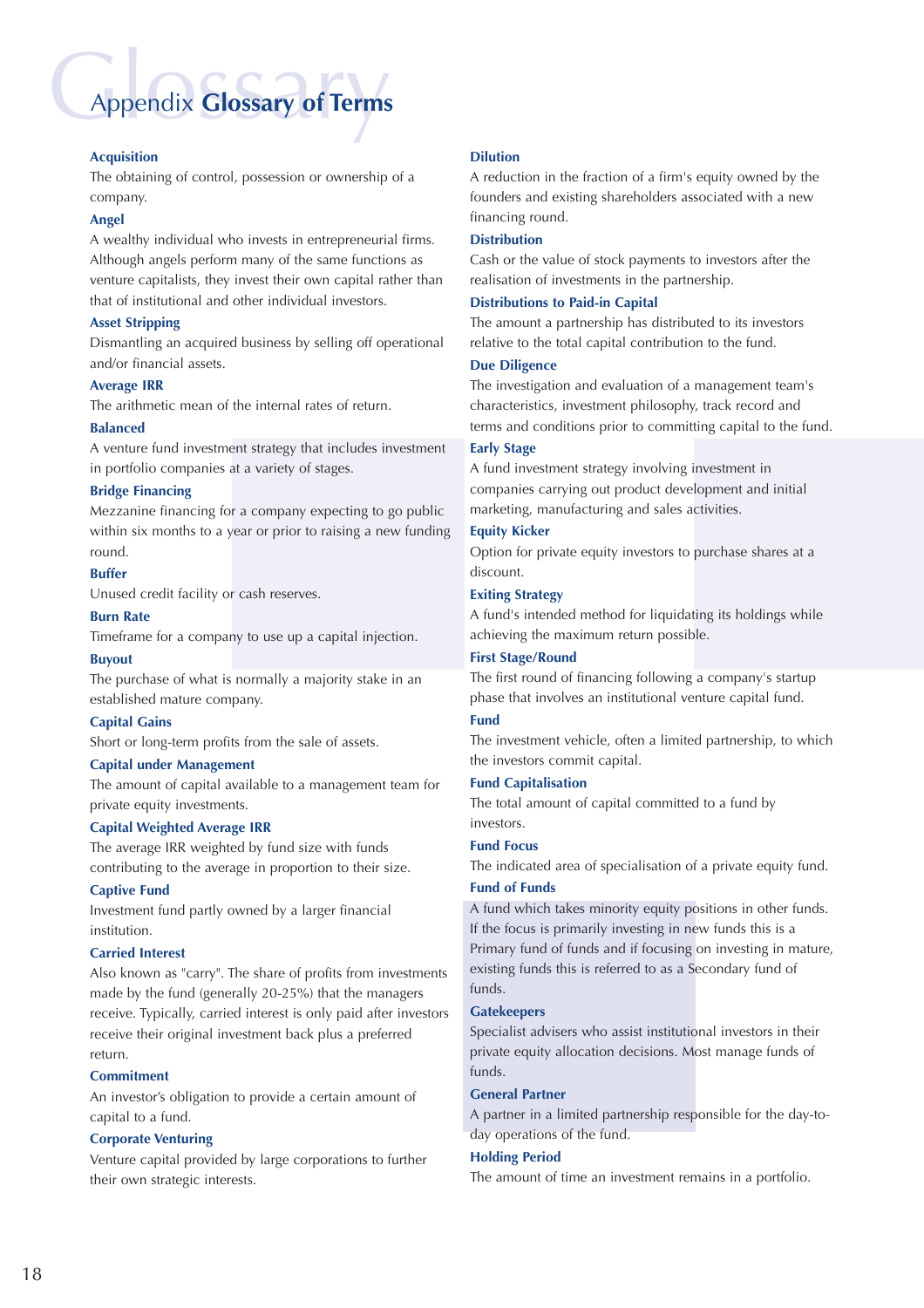### Appendix SSary Appendix

#### **Horizon Return**

An IRR calculation between points in time where the beginning point is variable and the end point is fixed. An example would be the 3, 5, and 10 year returns ending 12/31/99.

#### **Inception**

The starting point at which IRR calculations for a fund would be calculated; generally, the vintage year or date of first capital takedown.

#### **Investment Philosophy**

The stated investment approach or focus of a management team.

#### **IRR (Internal Rate of Return)**

The discount rate that equates the net present value (NPV) of an investment's cash inflows with its cash outflows.

#### **IPO (Initial Public Offering)**

The sale or distribution of a stock of a portfolio company to the public for the first time.

#### **LBO (Leveraged Buyout)**

A fund investment strategy involving the acquisition of a product or business, from either a public or private company, utilising a significant amount of debt.

#### **Lead Investor**

Member of a syndicate of private equity investors usually holding the largest stake, in charge of arranging the financing and most actively involved in the overall project.

#### **Limited Partners**

The investors in a limited partnership.

#### **Limited Partnerships**

The legal structure used by most private equity funds. Usually fixed life investment vehicles. The general partner or management firm manages the partnership using policy laid down in a Partnership Agreement. The Agreement also covers terms, fees, structures and other items agreed between the limited partners and the general partner.

#### **Liquidation**

The sale of the assets of a portfolio company to one or more acquirors where venture capital investors receive some of the proceeds of the sale.

#### **Lower Quartile**

The point at which 75% of all returns in a group are greater and 25% are lower.

#### **Later Stage**

A fund investment strategy involving financing for the expansion of a company which is producing, supplying and increasing its sales volume.

#### **Management Buyin (MBI)**

Take over of a company by external management.

#### **Management Buyout (MBO)**

Take over of a company by existing management.

#### **Management Fee**

Compensation for the management of a fund's activities, generally paid quarterly from the fund to the general partner or management company.

#### **Mature Funds**

Funds which have been investing for at least five years.

#### **Median**

The mid-point of a distribution where half of the sample are less than or equal to the median and half of the sample greater than or equal to the median.

#### **Mezzanine**

A fund investment strategy involving subordinated debt (the level of financing senior to equity and below senior debt).

#### **Paid-in Capital**

The amount of committed capital an investor has actually transferred to a fund. Also known as the cumulative takedown amount.

#### **Pooled IRR**

A method of calculating an aggregate IRR by summing cash flows together to create a portfolio cashflow and calculate IRR on portfolio cashflow.

#### **Portfolio Company**

The company or entity into which a fund invests directly.

#### **Placement Agent**

A financial intermediary hired by private equity

organisations to facilitate the raising of new funds.

#### **Preferred Return**

Either (i) the set rate of return that the investors must receive before the general partners can begin sharing in any distributions, or (ii) the level that the fund's net asset value must reach before the general partners can begin sharing in any distributions.

#### **Quartile**

Segment of a sample representing a sequential quarter (25%) of the group. (First 10 out of 40 funds - first quartile, etc.)

#### **Ratchet**

Arrangement whereby the eventual value of a targeted business depends on its future performance.

#### **Realisation Ratio**

The ratio of cumulative distributions to paid-in capital.

#### **Realised Multiple**

The ratio of total gain/(loss) to cost of realised investments.

#### **Residual Value**

The remaining equity which an investor has in a fund.

#### **Restricted Securities**

Public securities which are not freely tradable due to securities regulations.

#### **Second Stage/Round**

Funds provided for the early expansion of a company.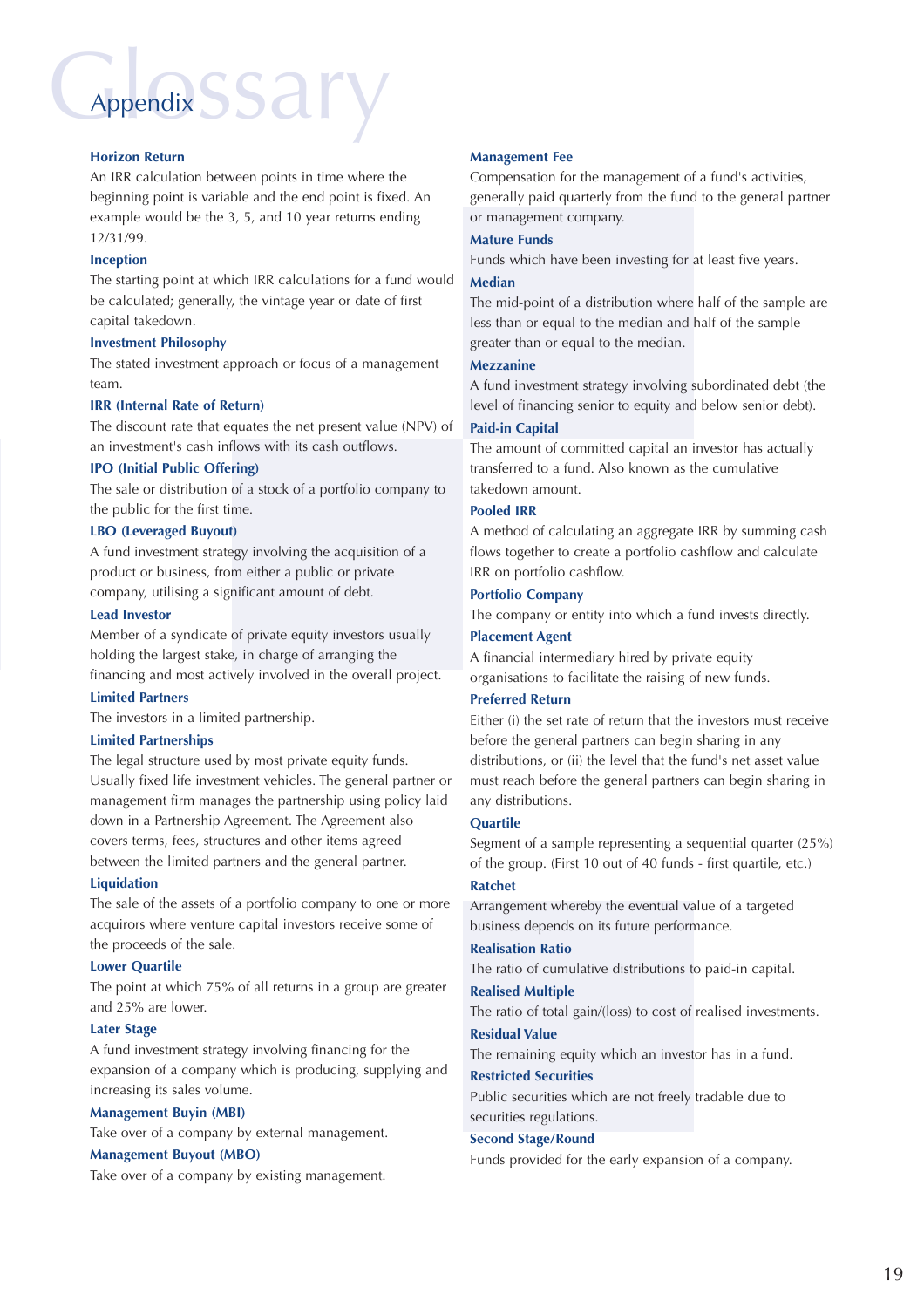## **Glossary**

#### **Secondary Buyout/Sale**

Exit mechanism whereby one investment firm sells its position in a company on to another investment firm.

#### **Seed Stage**

An investment strategy involving portfolio companies which have not yet fully established commercial operations, and may also involve continued research and product development.

#### **Standard Deviation**

A measure of the dispersion of the frequency distribution.

#### **Takedown Schedule**

The plan providing for the actual transfer of funds from the investors.

#### **Terms and Conditions**

The financial and management conditions under which funds are structured.

#### **Third Stage/Round**

Funds provided for the major expansion of a company whose sales volume is increasing and which is breaking even or profitable.

#### **Trade Sale**

Sale of a portfolio company to another company, typically operating in the same industry.

#### **Turnaround**

Financing provided to a company at a time of operational or financial difficulty with the intention of improving the company's performance.

#### **Upper Quartile**

The point at which 25% of all returns in a group are greater and 75% are lower.

#### **Valuation Method**

The policy guidelines a management team uses to value the holdings in the fund's portfolio.

#### **Venture Capital**

Describes the universe of venture investing (see Private Equity). It does not include buyout investing, mezzanine investing, fund of fund investing or secondaries.

#### **Vintage**

The year of fund formation and first takedown of capital.

#### **Warranty**

Statement made by vendor regarding the terms of a proposed transaction.

#### **Write-down**

A reduction in the value of an investment.

#### **Write-off**

The exit from an investment at a valuation of zero.

#### **Write-up**

An increase in the value of an investment.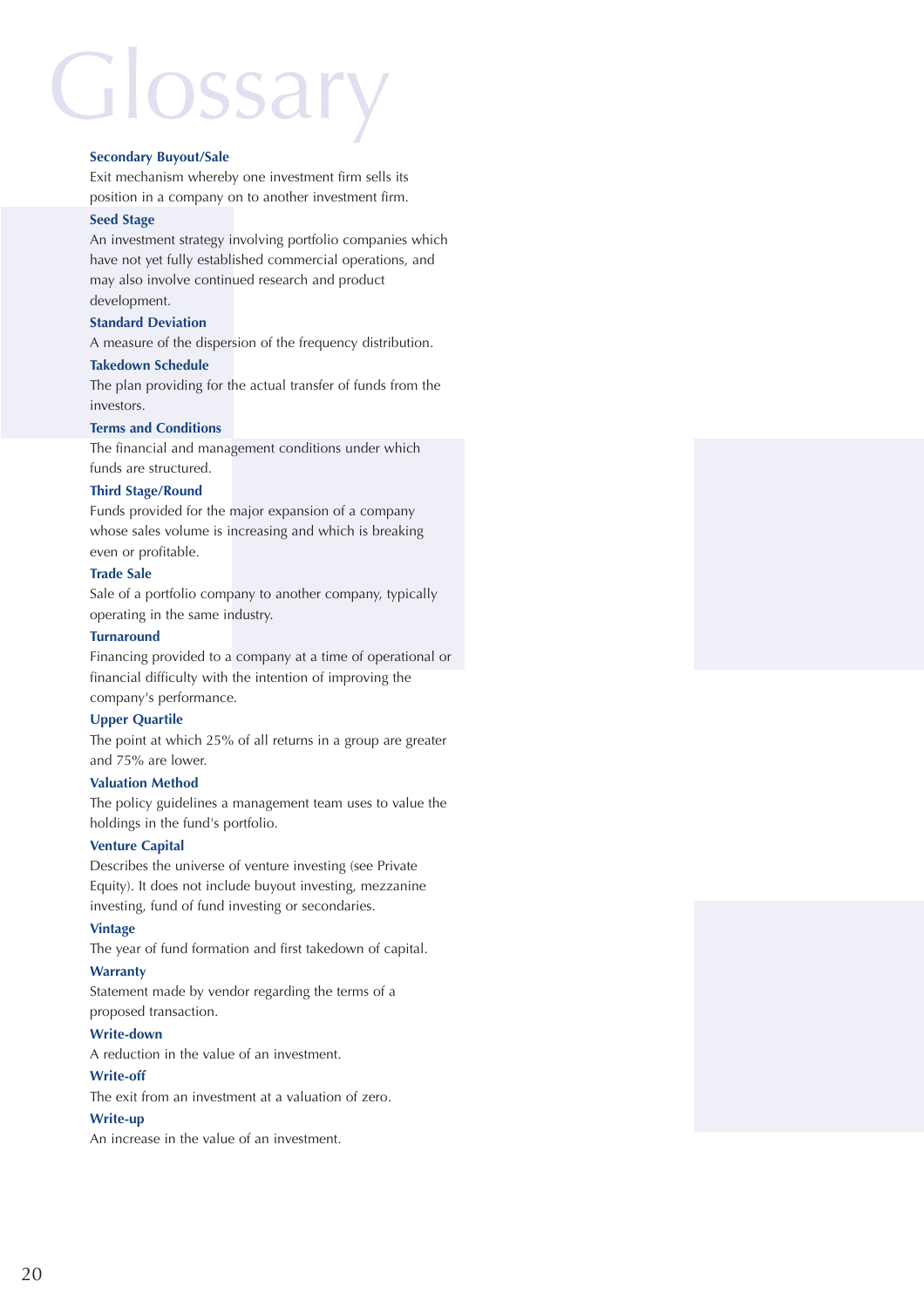# represent the information, visit www.evca.com